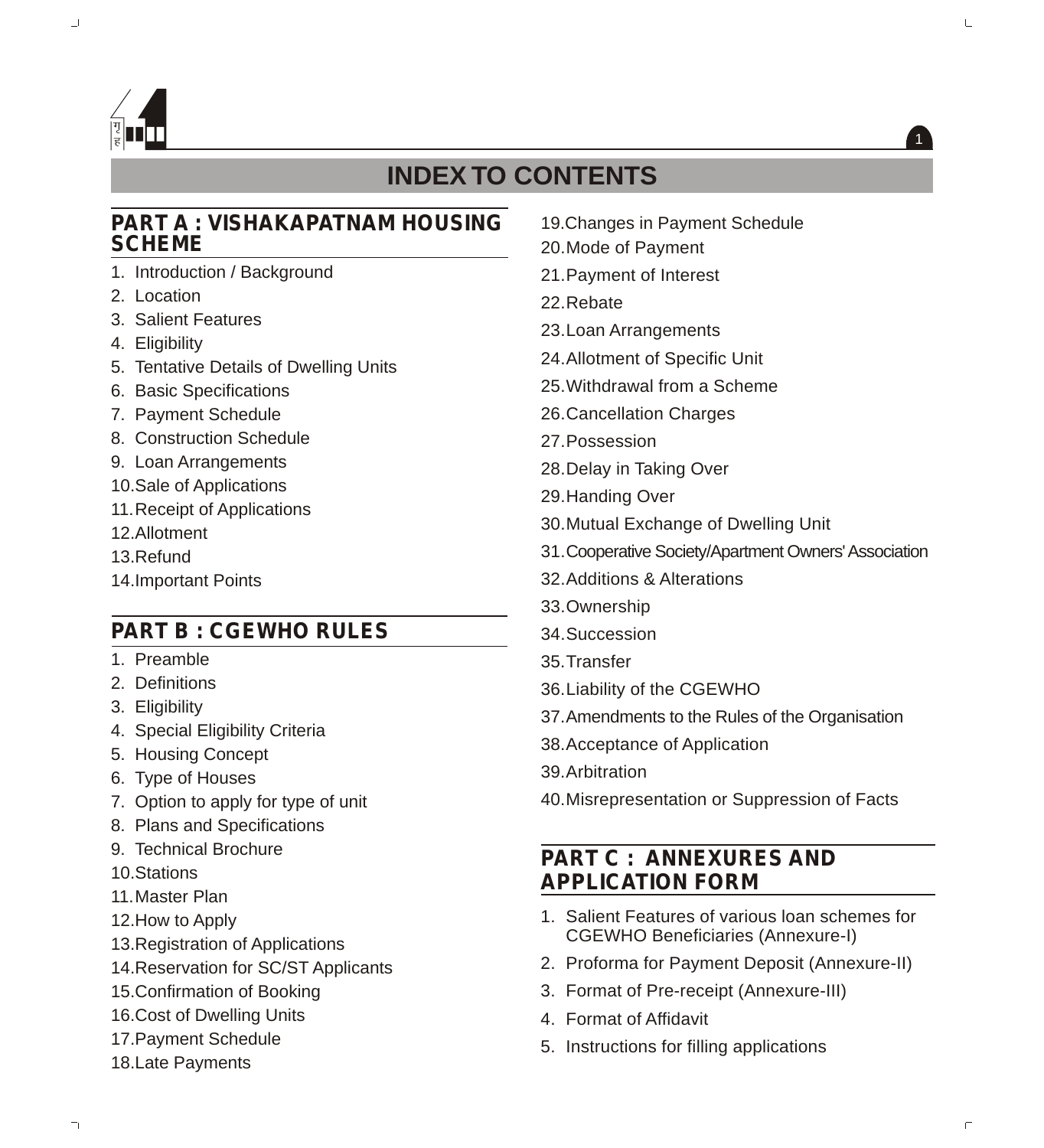

#### **1. INTRODUCTION/BACKGROUND**

- **i)** Central Government Employees Welfare Housing Organisation, a body of the Ministry of Housing & Urban Poverty Alleviation, Govt. of India, a Society registered under the Societies Registration Act. 1860, specifically created for execution of housing projects for Central Government employees, on all India basis, has at present, to its credit, ongoing housing schemes at Chennai (Ph-II) (572), Pune (Ph-II) (148), Hyderabad (Ph-III) (380) Bhubaneshwar (Ph-I) (256), Mohali (Ph-I) (586), Meerut (Ph-I) (90) and Jaipur (Ph-II) (572) with 2064 dwelling units under various stages of construction and planning. Twenty two of the CGEWHO's projects at Chennai (Ph-I) (524), Nerul, Navi Mumbai (384), Sector 14, Panchkula (Ph-I) (98), Kolkata (Ph-I) (576), Sector-51, NOIDA(Ph-I & II) (1200), Kharghar, Navi Mumbai (1230), Sector-56, Gurgaon (Ph-I & II) (1940), Chandigarh (305), Bangalore (Ph-I) (603), Hyderabad (Ph-I) (344), Kochi (43), Pune (Ph-I) (159), Sector-82, NOIDA (Ph-III, IV & V) (2276), Ahmedabad (310), Jaipur (Ph-I) (184), Hyderabad (Ph-II) (178) and Panchkula (Ph-II) (240) and Lucknow (Ph-I) (130) have been completed.
- **ii)** After successful completion of housing schemes as mentioned above, CGEWHO is now launching its next scheme at Vishakhapatnam.
- **iii)**Besides the present scheme at Vishakhapatnam, our forthcoming schemes for the year 2008, may include Gurgaon (Ph**-**III).
- **iv)**This brochure, outlines details and 'Rules and Regulations' governing the Vishakhapatnam Housing Scheme.

#### **2.LOCATION**

The site is located at Penduruthi Main Road, Pendurthi, Vishakhapatnam.

### **3.SALIENT FEATURES**

- Timely completion of project.
- Acommunity centre for use of the residents.
- Covered car parking under stilts/basement.
- Play equipment & Totlots for children.
- Power back up for common facilities.
- Fully developed project with bituminous/ concrete roads, electrification, water supply, sewage disposal system, area drainage system, community facilities, horticulture/ plantations, parks, boundary wall, security gates & posts etc. Planning by professional firm of Architects.
- Township planned with Ground Coverage around 35%...
- Efficient plans. Area calculated as per actuals. More than 70% of the super built-up area (SBA) is usable/carpet area.
- Construction as per approved plans of VUDA.
- All dwelling units are accessible through lifts.
- Rain water harvesting for augmenting water resources.

#### **4.ELIGIBILITY**

#### **ELIGIBLE CATEGORIES**

#### **PRIORITY - I**

I) Central Government Employees: Serving or retired Central Govt employees, who are covered by the definition as given at Para 2(vii) of Part B of this Brochure, will be eligible.

 $\sqrt{2}$ 

- ii) Spouses of the deceased employees: Spouses of the deceased Central Government employees or deceased retired employees would be eligible, if the deceased employee would have qualified by the eligibility criteria given at (i) above.
- iii) Employees of the CGEWHO, with a minimum of one year of service, will be eligible.

#### **PRIORITY - II**

Employees in service of Central PSUs, State Govts., Union Territory Administration, Autonomous Bodies, Corporations, Nationalised Banks etc.

Serving uniformed employees of the Ministry of Defence and serving employees of Ministry of Railways.

#### **NOTES:**

- i) Depending upon the number of applications received, allotments shall be made in the order of priority, as mentioned above. However, in case the number of applications received from Priority-I applicants outnumber the number of dwelling units proposed to be built, computerised draw will be held.
- ii) An eligible Central Government employee can make only one application for one of DU only. Where both husband and wife are eligible, only one can apply.
- iii) Before submission of application, applicants must ensure their eligibility regarding their Central Govt. employment and other conditions given under para 4 of Part 'B' of these Rules. In case an allotment is still made in contravention of the CGEWHO Rules due to any oversight, it will be the responsibility of the applicant to inform this organisation within 15 days of the occurrence.

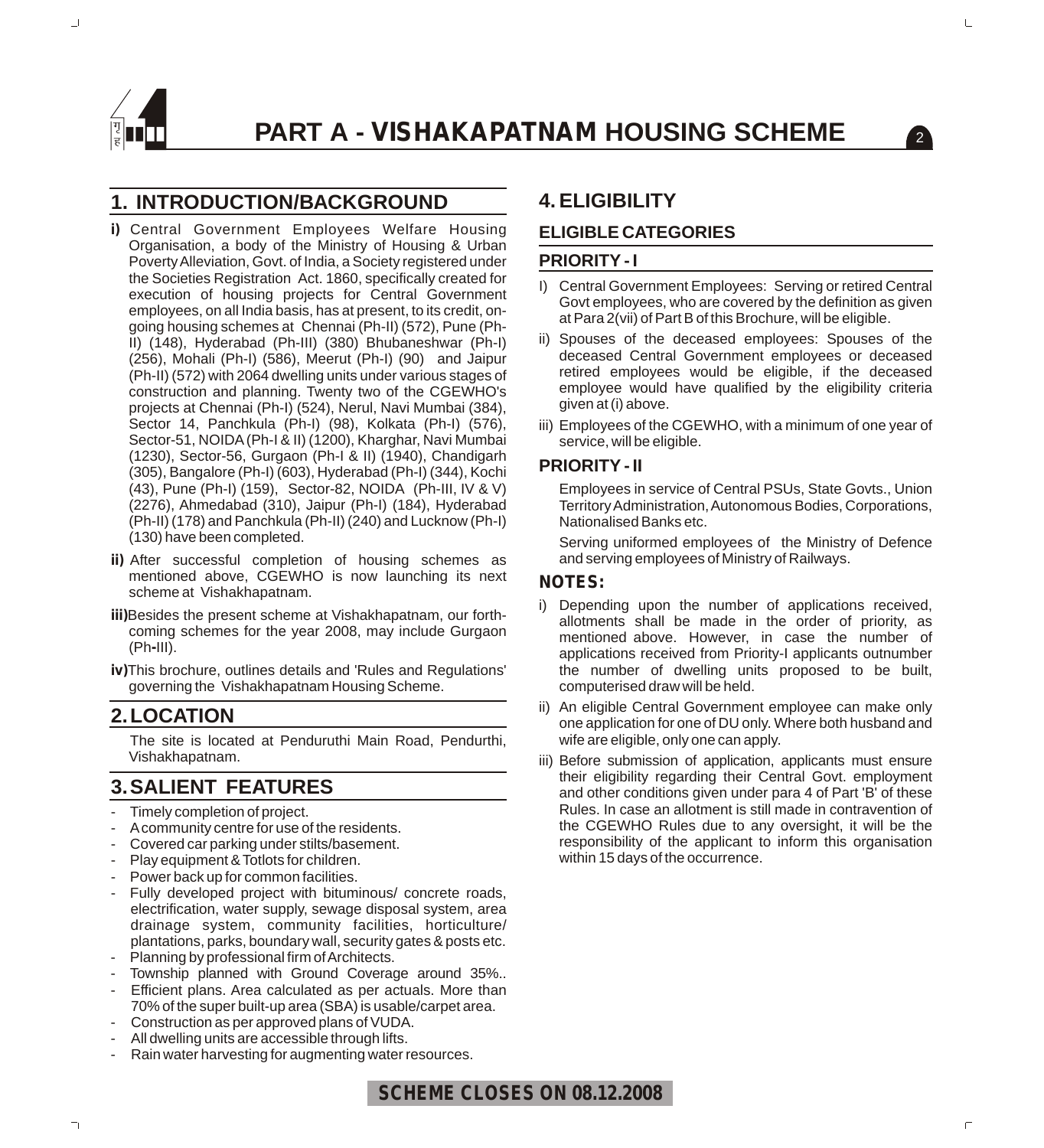

### **5. TENTATIVE DETAILS OF DWELLING UNITS**

The project constitutes construction of approx. 570 dwelling units with connected central amenities. The basic tentative details of the dwelling units (subject to change without any notice), are as under :-

| <b>Type</b>  | <b>Accommodation</b>                                                                                                     | Configuration                         | <b>Approx</b><br><b>Super Area</b><br>(Sq. ft.) | <b>Application</b><br>Fee $(*)$<br>(Rs.) | <b>EMD</b><br>(Rs.) | <b>Tentative</b><br>cost of DU<br>(Rs.in lacs) |
|--------------|--------------------------------------------------------------------------------------------------------------------------|---------------------------------------|-------------------------------------------------|------------------------------------------|---------------------|------------------------------------------------|
| A.           | Drawing-cum-dining, one<br>bedroom, kitchen, bath, WC,<br><b>Balconies</b>                                               | <b>Basement +</b><br><b>10 Floors</b> | 750                                             | 500                                      | 50,000              | 13.40                                          |
| B            | Drawing-cum-dining, Two<br>bedrooms, Kitchen, Two<br><b>Toilets, Balconies</b>                                           | $-$ do $-$                            | 1175                                            | 500                                      | 50,000              | 20.90                                          |
| $\mathbf{C}$ | Drawing-cum-dining, Three<br>bedrooms, Kitchen, Two<br><b>Toilets, Balconies</b>                                         | -- do --                              | 1475                                            | 1,000                                    | 1,00,000            | 26.30                                          |
| D            | Drawing-cum-dining, Three<br>bedrooms, Kitchen, Two<br><b>Toilets &amp; One Study/servant</b><br>room with WC, Balconies | -- do --                              | 1900                                            | 1,000                                    | 1,00,000            | 33.80                                          |

*Note:*

i) Types, areas and costs, as indicated above, are tentative and subject to revision. However, further details will be communicated through a `Technical Brochure', after the plans have been approved by the Competent Authority.

ii) Application Fee is non-refundable. A combined Bank Draft for EMD and Application Fee may be sent.

iii) EMD is automatically considered as part of the instalment(s), on allotment.

iv) Few Car/Scooter Parkings under stilts/basement may be provided. Options for the same will be called towards end of the project and allotments made through a computerised draw (in case of higher demand), at extra cost to be intimated then. Cost of parking space (s), if allotted, would be called and become payable at the time of final instalment.

### **SCHEME CLOSES ON 08.12.2008**

3

 $\sqsubseteq$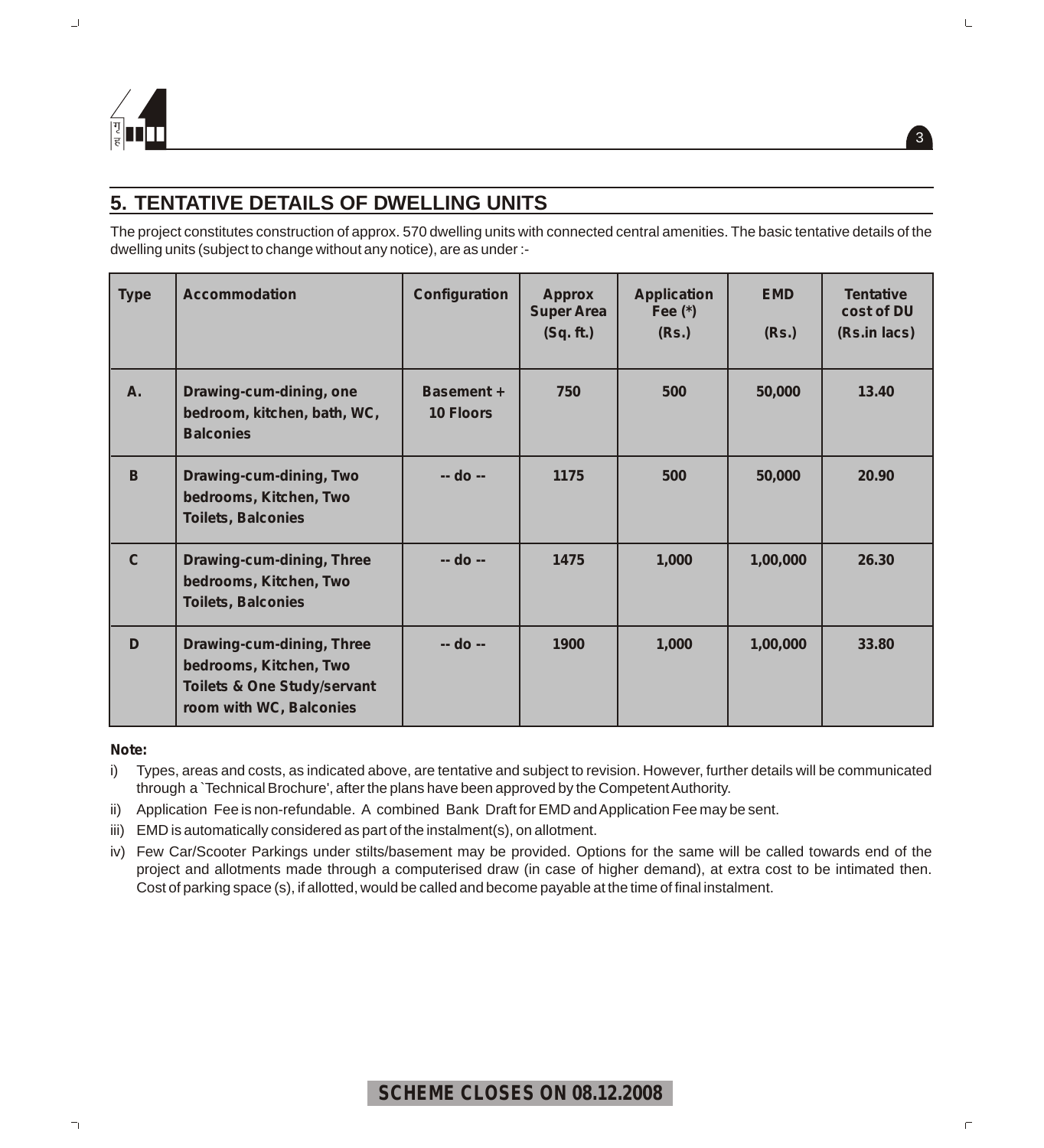

### **6. BASIC SPECIFICATIONS**

|                |                                                            | <b>Type A</b>                                                                                     | <b>Type B</b>       | <b>Type C</b>       | <b>Type D</b>      |
|----------------|------------------------------------------------------------|---------------------------------------------------------------------------------------------------|---------------------|---------------------|--------------------|
| a.             | Internal finish of<br><b>DU<sub>s</sub></b>                | Oil Bound Distemper on walls<br>& white wash on ceiling.                                          | Same as for type A  | Same as for type B  | Same as for type C |
| d.             | Internal walls/<br><b>Ceiling finish of</b><br>common area | <b>White wash</b>                                                                                 | Same as for type A  | Same as for type B  | Same as for type C |
| C <sub>1</sub> | External walls/finish                                      | Water proofing cement paint                                                                       | Same as for type A  | Same as for type B  | Same as for type C |
| d.             | <b>Flooring</b>                                            | <b>Vitrified tiles.</b>                                                                           | Same as for type A  | Same as for type B  | Same as for type C |
| е.             | <b>Toilet/WC</b>                                           | <b>Ceramic Tiles flooring with</b><br>full height dado.                                           | Same as for type A  | Same as for type B  | Same as for type C |
| f.             | <b>Kitchen</b>                                             | <b>Granite counter, stainless</b><br>steel sink with drain board<br>and 2 high dado above counter | Same as for type A  | Same as for type B  | Same as for type C |
| g.             | <b>Door-Shutters</b>                                       | <b>Flush doors except Toilet door</b><br>shutters which shall be of FRP                           | Same as for type A  | Same as for type B  | Same as for type C |
| h.             | Door & Windows<br><b>Frame</b>                             | African teak frames for doors &<br><b>Aluminiu sctions for windows</b>                            | Same as for type A  | Same as for type B  | Same as for type C |
| i.             | <b>Windows sutters</b>                                     | <b>Aluminium window shutters</b>                                                                  | Same as for type A  | Same as for type B  | Same as for type C |
| j.             | <b>Electrical wiring</b>                                   | <b>Copper</b>                                                                                     | Same as for type A  | Same as for type B  | Same as for type C |
| k.             | <b>Telephone outlets</b>                                   | <b>Two points</b>                                                                                 | <b>Three points</b> | <b>Three points</b> | <b>Four points</b> |
| L.             | <b>Central TV</b><br>antenna points                        | <b>Two points</b>                                                                                 | <b>Three points</b> | <b>Three points</b> | <b>Four points</b> |

**Note: Specifications are tentative and are subject to change.**

### **7. PAYMENT SCHEDULE**

| <b>INSTALMENT AMOUNT</b> |                                          | <b>STAGE</b>                                |
|--------------------------|------------------------------------------|---------------------------------------------|
|                          | EMD, as defined in                       | Along with                                  |
|                          | para 5 above.                            | Application.                                |
| i                        | 30% of cost of DU<br>less EMD            | On allotment*                               |
| ii                       | 15% of cost of DU                        | On commencement<br>of construction          |
| iii                      | 20% of cost of DU                        | After 4/6 months<br>of previous instalment. |
| iv                       | 15% of cost of DU                        | -do-                                        |
| $\vee$                   | 20% of cost of DU                        | -do-                                        |
| vi                       | All other charges, including On offer of |                                             |
|                          | escalations, interest,                   | possession                                  |
|                          | cooperative society charges,             |                                             |
|                          | stamp duties, reserve                    |                                             |
|                          | fund, statutory levies etc.              |                                             |

\* Allotments shall be made within 3 months from the formal

closure of the scheme, including extensions (if any), whichever is later.

#### **NOTES:**

- i. Separate call-up notice for each instalment shall be sent giving 30 days, for effecting the payment.
- ii. All payments are to be made by Bank Drafts only drawn in favour of CGEWHO, A/c No. 18816, Canara Bank, New Delhi. PERSONAL CHEQUES ARE NOTACCEPTED, EVEN IF PAYABLE ATPAR.
- iii. As mentioned in the payment schedule above, escalation component, if any, Apartment Owners' Association charges @ 1.5% of the final cost of the dwelling unit, reserve fund @1.5% of the final cost of the dwelling unit, stamp duties and levies, interest and statutory payments, if any, shall be computed and charged alongwith the final instalment, at the time of offering physical possession of the dwelling unit.

iv. Beneficiaries are advised to remain in contact with CGEWHO and keep visiting website regarding issue of Call-up notice (s) etc.



4

 $\Box$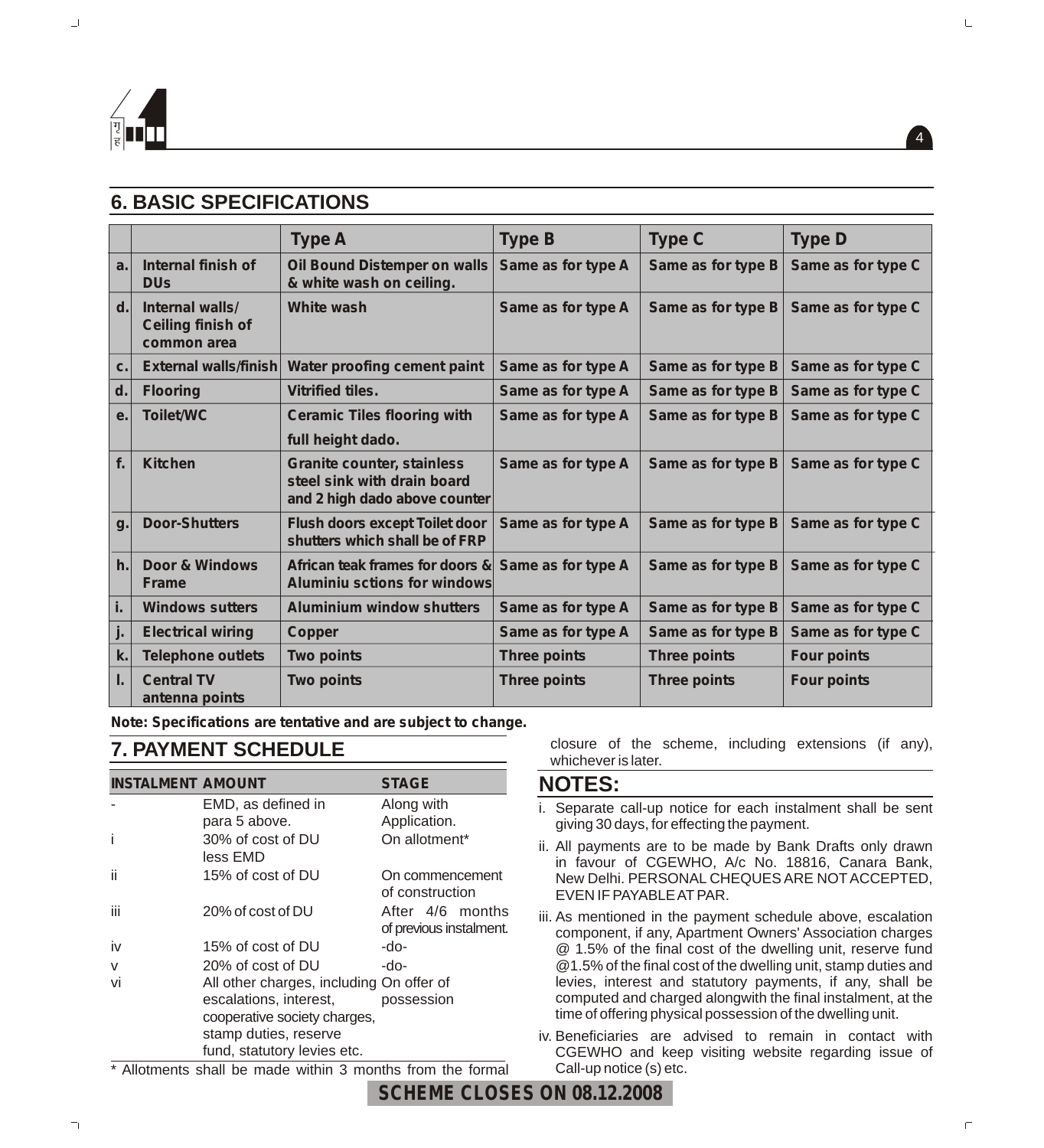

### **8.CONSTRUCTION SCHEDULE**

Construction is likely to commence during middle of the year 2009 and is expected to be completed within 30 months, thereafter. However, commencement of construction is related to the approval of plans by the VUDA.

### **9. LOAN ARRANGEMENTS**

House Building Advance is admissible to Central Government employees for acquiring houses from the CGEWHO, as per OM NO.I/17015/1/91-H.III dated 4.9.91, issued by the then Ministry of Urban Development against mortgage of the property, in favour of the President of India. Additional funds, if required, can be borrowed from other Financial Institutions like HDFC, GIC, LIC, Housing subsidiaries of the Nationalized Banks etc. on the basis of second mortgage of property allotted.

#### **Explanations :**

Applicants are to apply for loan directly to their respective Departments/Financial Institutions. All possible assistance will, however, be provided by the CGEWHO, including the documents, as required by the concerned Institution(s).

#### **10.SALE OF APPLICATIONS**

Intending applicants may obtain the 'CGEWHO Rules' brochure from any of the following at a cost of Rs. 100/- in cash or through Bank Draft in favour of CEO, CGEWHO payable at New Delhi:-

- I) Canara Bank, Vishakhapatnam MVP Palem, Sector-12, Pot No. 124, MVP Colony, Vishakapatnam.
- II) CGEWHO's Head office at New Delhi.
- III) By downloading from CGEWHO's official Website. In such a case, Rs. 100/- may be added towards cost of Appliction Form.

#### **11.RECEIPT OF APPLICATIONS**

Duly completed applications will be received only at the Head Office at New Delhi, either by post or by hand. Applications by hand can be deposited in the office on all the working days between 0930 to 1300 hrs.

#### **Scheme Closes on 08/12/ 2008**

#### **12.ALLOTMENT**

After the receipt of application forms, complete in all respects, from all the eligible applicants, a computerised draw will be conducted at the Head Office in case of over subscription, within three months of the formal closure of the scheme. If conducted, the results of the 'draw' will be communicated individually. Otherwise allotments shall be made to all the eligible applicants.

#### **13.REFUNDS**

Refund to unsuccessful allottees will be made within three months from the last date of closing of the scheme. As per rules of the Organisation, interest @ 5% per annum is payable, if the Earnest Money is not refunded to unsuccessful allottees within 3 months from the last date of closing of the scheme.

#### **14.IMPORTANT POINTS**

#### **Change of Address :**

i) All correspondence will be made with the applicants/ beneficiaries on the address mentioned at Sl. No. 11 of the Application Form. Any change of address should be notified to the CGEWHO, New Delhi, in the format given below:

| Registration No. |  |
|------------------|--|
| New Address for  |  |
| Correspondence   |  |
| Signature        |  |
| Date             |  |
| Place            |  |

- ii) In order to provide prompt and efficient service to the beneficiaries visiting our office, for submission of applications, depositing payment and for scheme enquiries, you may contact our office on any of the working days between 09:30 and 13:00hrs.
- iii) Beneficiaries are advised to ensure that their Registration Nos. and names are mentioned correctly, while remitting payments and corresponding with this office.
- iv) Beneficiaries are requested to send their payments under a separate covering letter as per proforma placed at Annexure II and not to club their queries, in the same letter.
- v) Call-up notices for instalments are sent to all the confirmed beneficiaries, mentioning therein the last date of payment. For payments received beyond the stipulated date, interest becomes chargeable, as per Para 18 of the 'CGEWHO Rules'. Waiver of interest is not possible and hence beneficiaries are advised not to enter into avoidable correspondence requesting for waiver of interest.
- vi) Beneficiaries forwarding the Tripartite Agreement for availing HBA/ loan from HDFC/ LIC/ GIC etc. are requested to forward one extra copy of the agreement. All copies should be signed by the beneficiaries and duly witnessed. One copy will be retained and the remaining copies, duly signed by the authorised signatory, will be sent back to the beneficiary.
- vii) **Interest @ 15% per annum is charged for late payment of instalment (for exact no. of days). Interest is also charged to late joiners on all the instalments called for at the time of joining (from the respective dates of instalments)** as stated above. In case of change from lower category to higher category, interest on differential amount is charged on each instalment. No interest is paid to waitlisted applicants to whom confirmed



5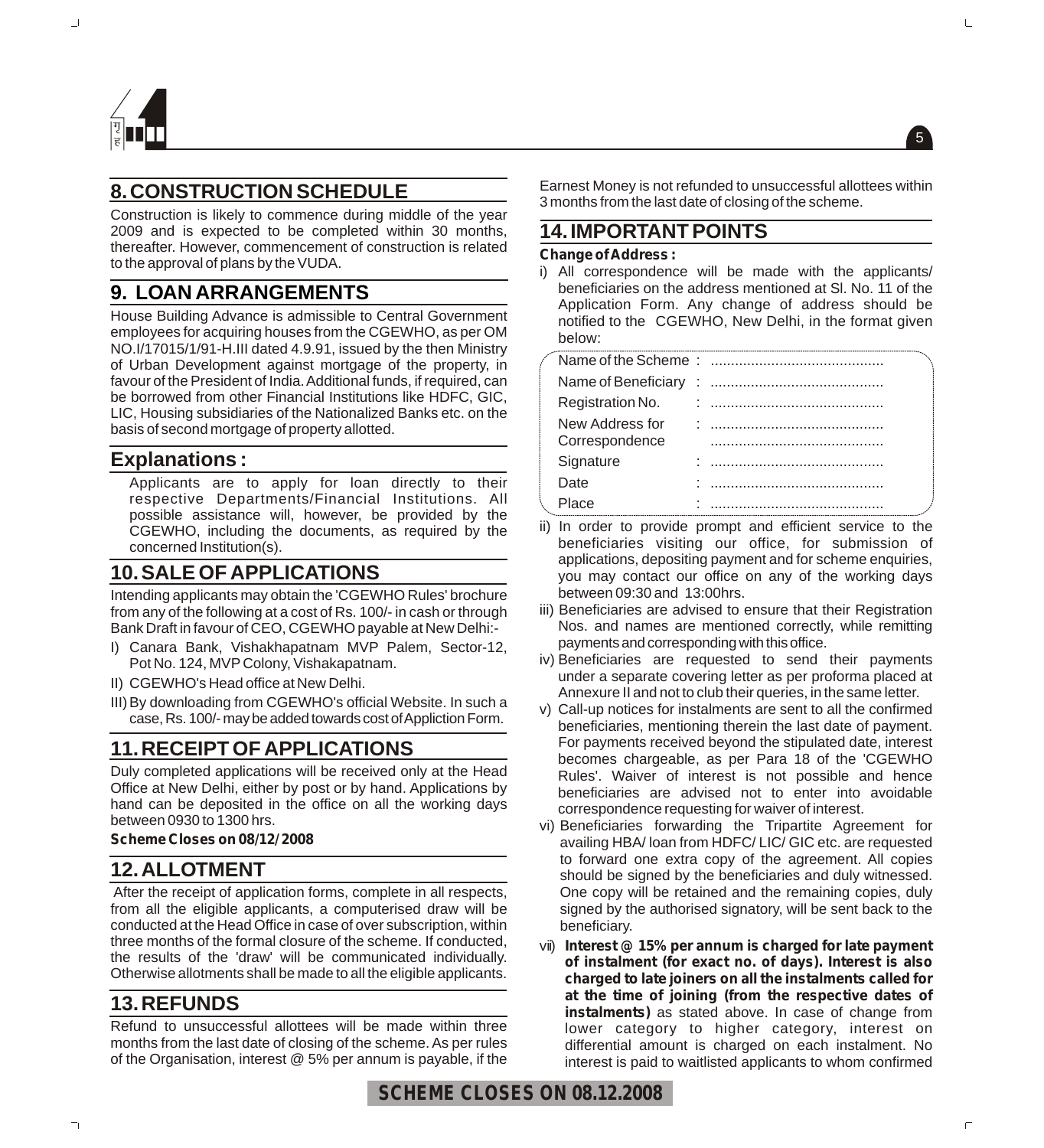

allotment has been made. No interest is paid when a beneficiary withdraws from a scheme. Interest is paid to waitlisted applicants @ 7% per annum, provided they are on the waiting list for a minimum period of one year. Waitlisted applicants will not be entitled to interest if allotment made to them is not accepted. However, they will not be charged any cancellation charges also. No interest is paid in case the beneficiary changes from higher to lower category. No interest is paid for early payment of instalment. No interest is paid if the project is delayed due to any circumstances whatsoever. Interest on EMD to nonallottees, in the case of draw is paid only under reasons explained in Para (12) of Part B of CGEWHO brochures. **Interest adjustments are made at the time of calling up of the final instalment.**

\* \* \* \* \*

### **SCHEME CLOSES ON 08.12.2008**

6

 $\sqsubseteq$ 

 $\Box$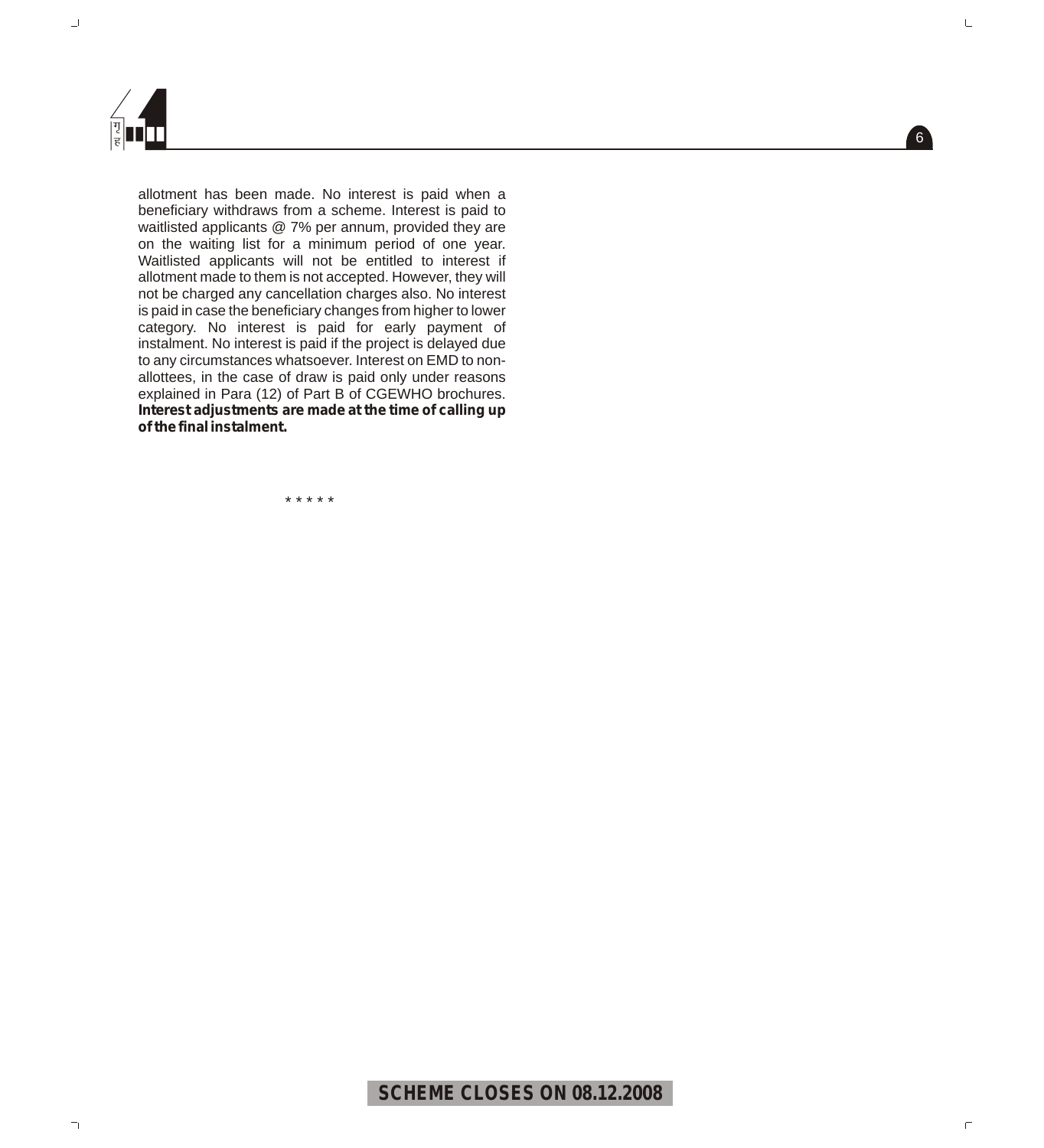

### **1.PREAMBLE**

- i) The Central Government Employees Welfare Housing Organisation is a 'Society' established to promote, control and coordinate the development of housing schemes at selected places, all over India, on "no profit-no loss" basis as a welfare measure. The Society is a registered body under the Societies Registration Act of 1860.
- ii) Its aim is to provide welfare housing service of quality to the Central Government employees.
- iii) These rules have been drawn up to give the Central Government employees, serving and retired, a perception of the task and an understanding of the Organisation's commitment to them and their own obligations in this matter. Such a brochure cannot be all comprehensive. Applicants may, therefore, contact the organisation's Head Office in New Delhi for clarifications.

#### **2.DEFINITIONS**

- i) 'General Body' means the list of Members given under Para 6 of the Memorandum of Association.
- ii) 'Governing Council' means the list of members given under Para 5 of the Memorandum of Association.
- iii)'CGEWHO' means the Central Government Employees Welfare Housing Organisation.
- iv) 'Scheme' means the self-financed housing project announced by the CGEWHO.
- v) 'Dwelling Unit' means a single storey/ duplex type/ flat type of housing unit constructed in independent group housing or multistoreyed construction or marked plots.
- vi) 'Beneficiary' means an eligible applicant whose booking for a dwelling unit has been confirmed by the CGEWHO, through and Allotment Letter.
- vii)For the purpose of CGEWHO, a Central Government employee is an individual who is appointed by or on behalf of the President of India and whose pension both charged and voted, is debitable to the Consolidated Funds of India.

## **3.ELIGIBILITY**

#### **PRIORITY - I**

- i) Central Government Employees: Serving permanently / regular or retired Govt employees, who are covered by the above definition will be eligible.
- ii) Spouses of the deceased employees: Spouses of the deceased Central Government employees or deceased retired employees would be eligible:
- iii) Employees of the CGEWHO, with a minimum of one year of service, will eligible.

### **PRIORITY - II**

Employees in service of Central PSUs, State Govts., Union Territory Administration, Autonomous Bodies, Corporations, Nationalised Banks etc. Serving uniformed employees of the Ministry of Defense and serving employees of Ministry of Railways

**Note:** Depending upon the number of applications received, allotments shall be made in the order of priority, as mentioned above. However, in case the number of applications received from Priority, I applicants outnumber the number of dwelling units proposed to be built, a computerised draw will be held.

#### **PRIORITY - III**

General public, including retired/spouses of deceased employees of Priority-II

#### **4.SPECIAL ELIGIBILITY CRITERIA**

- i) Where both husband and wife are eligible, only one of them can apply.
- ii) Employees, serving or retired, owning residential property, in his/her, or in the name of his/her spouse in the city/town, where the CGEWHO is planning a Scheme, will not be eligible for that Scheme. For this puspose urban agglomerates contiguous to the city of the scheme (e.g. Delhi/Noida/Greater Noida/ Gurgaon/Faridabad) will be considered as one city/town/location/.
- iii) Employees will be entitled to only one dwelling unit under CGEWHO Schemes anywhere in the country.
- iv) An employee who has been dismissed from the service, would cease to be a beneficiary of the Scheme and will not be eligible to apply.
- v) Eligibility and other conditions attached to the allotment of land by the Municipal and Local Development Authorities, as applicable to such Scheme, would prevail.
- vi) The terms and conditions, as imposed by the Land Alloting Agency/Plans Approving Authority, in respect of cost, FAR, Bye-laws, eligibility etc, shall prevail and be binding on the beneficiary of the CGEWHO.

#### **5.HOUSING CONCEPT**

Subject to availability of land, dwelling units and garages in single units, multiple units, row housing, multi-storeyed building, group-housing or marked plots may be planned,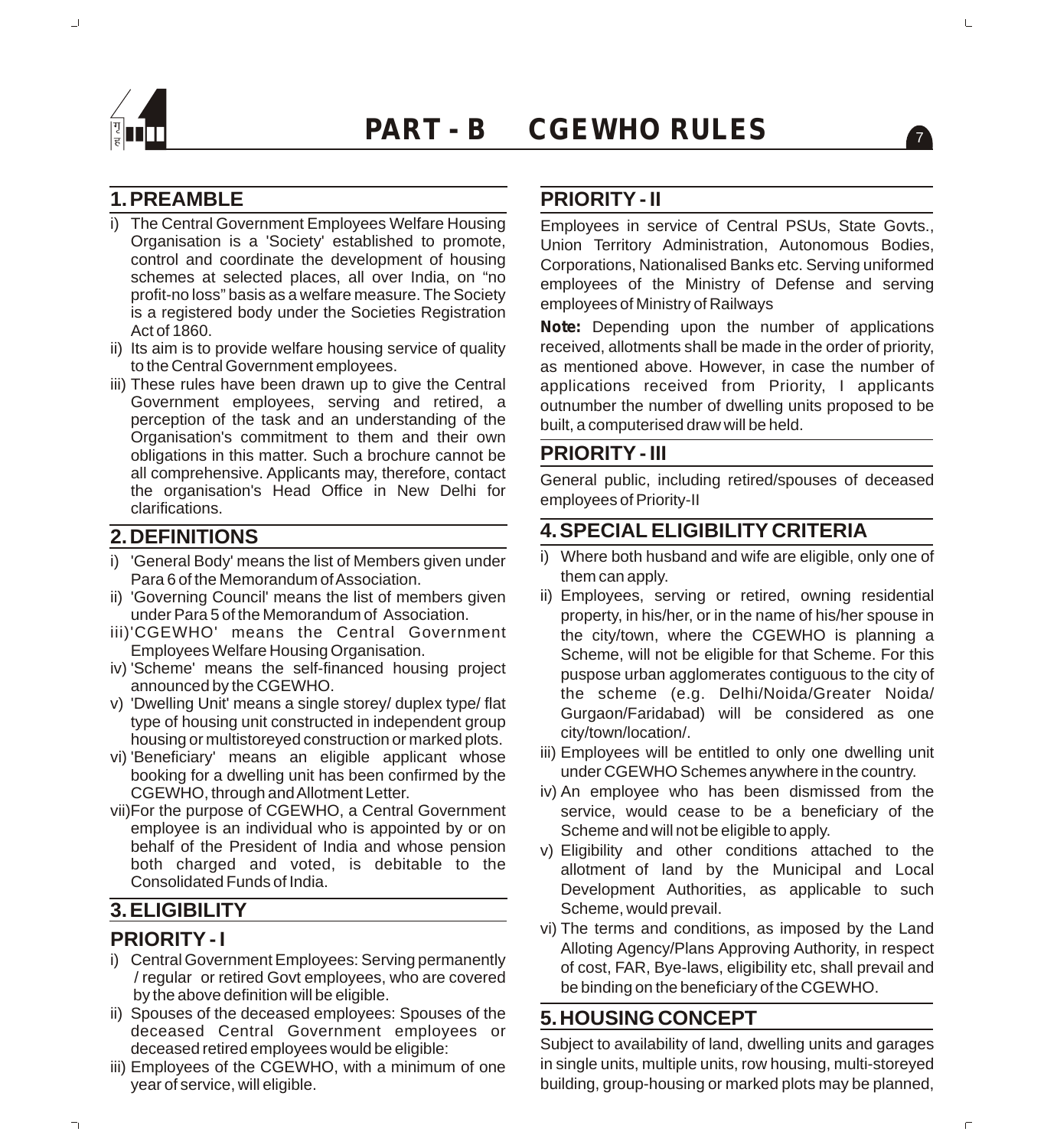



subject to the approval of the local civic authorities. These plans will be announced as Scheme, as applicable.

## **6.TYPE OF HOUSES**

The CGEWHO may build houses or flats of the following types: One bed-room units - Type A; Two bed-rooms units - Type B; Three bed-rooms units - Type C and Three bedrooms & a study/Four bedrooms units - Type D. These may be built with or without scooter/car garages/stilts. The design, the layout and the built-up area in each type may vary from place to place. More types may be added with consequent change in Rule 7.Please refer to Part Aof this brochure for more details.

## **7.OPTION TO APPLY FOR TYPE OF UNIT**

The applicant may apply for any one of the above types of units linked with the Group to which he/she belongs, as under:

- Type A- D, C, B & AGroups
- Type B- C, B & AGroups Type C - B & AGroups
- 
- Type D AGroup

#### **Notes:**

- i) Change of dwelling unit from one type to another type, provided otherwise eligible as per this para, can be entertained subject to payment of additional Application Fee and Earnest Money, as applicable, and availability of vacancies in that particular type of dwelling unit. However, change to a lower type of category will not entitle the applicant for refund of differential Application Fee but will entitle him for refund/appropriate adjustment of the differential Earnest Money paid.
- ii) Change from one scheme to another scheme is not permitted. For doing so, an applicant should first withdraw/undertake to withdraw his allotment from the existing scheme and apply afresh in the new scheme, if he so desires (subject to payment of cancellation charges, as per rules).
- iii) Request for change of DU from one type to another, within the same scheme, or change from one scheme to another, after physical possession of the originally allotted DU has been taken, are liable to be rejected. Further, in case the change as mentioned at sub-paras (i) & (ii) above have been agreed to and implemented, it will be construed that the applicant had joined the revised type of DU/ scheme from the very inception and all the payments received/ yet to be received will be treated, accordingly. CGEWHO's decision in this

regard shall be final and the beneficiary will not have any claim whatsoever.

 $\left| \begin{smallmatrix} 8 \end{smallmatrix} \right|$ 

iv) In case, an existing beneficiary of the CGEWHO, under any other scheme, wishes to apply for the present Vishakapatnam Housing Scheme, he may do so by paying the Application Fee only and clearly stating in the Affidavit' the facts regarding his earlier registration with the CGEWHO. In the event of confirmed allotment under Vishakapatnam Housing Scheme, the concerned beneficiary will have to surrender either of the two registrations. In case of surrender of original allotment, withdrawal charges shall be deducted, if applicable, as per the rules and remaining amounts transferred under the Vishakapatnam Housing Scheme. Failure to state the facts in the application may invite cancellation of both the applications/allotments.

### **8.PLANS AND SPECIFICATIONS**

Plans and specifications will be drawn up for each type of dwelling unit to meet the basic needs of the group and conforming to the bye-laws of the civic authorities. Different specifications may be considered for each type of dwelling unit.

## **9.TECHNICAL BROCHURE**

After approval of the plans by the local statutory authorities, the plans of dwelling units and layout and the major specifications will be published in a Technical Brochure and circulated to all the beneficiaries. These, however, are subject to change prior to or during execution, at the discretion of the CGEWHO. CGEWHO undertakes construction of the housing projects as per approved plans and beneficiaries shall have no right to claim any changes or challenge the methods or procedures adopted during the construction.

### **10.STATIONS**

Major building efforts of the CGEWHO will be concentrated in areas where there is concentration of Central Government employees. Other places may be added depending on availability of land and the likely demand.

#### **11.MASTER PLAN**

A Master Plan of projects drawn up for a period of 5 years at a time will be promulgated for the benefit of all Central Government employees. Revised Schedule will be announced as and when the Master Plan is rolled.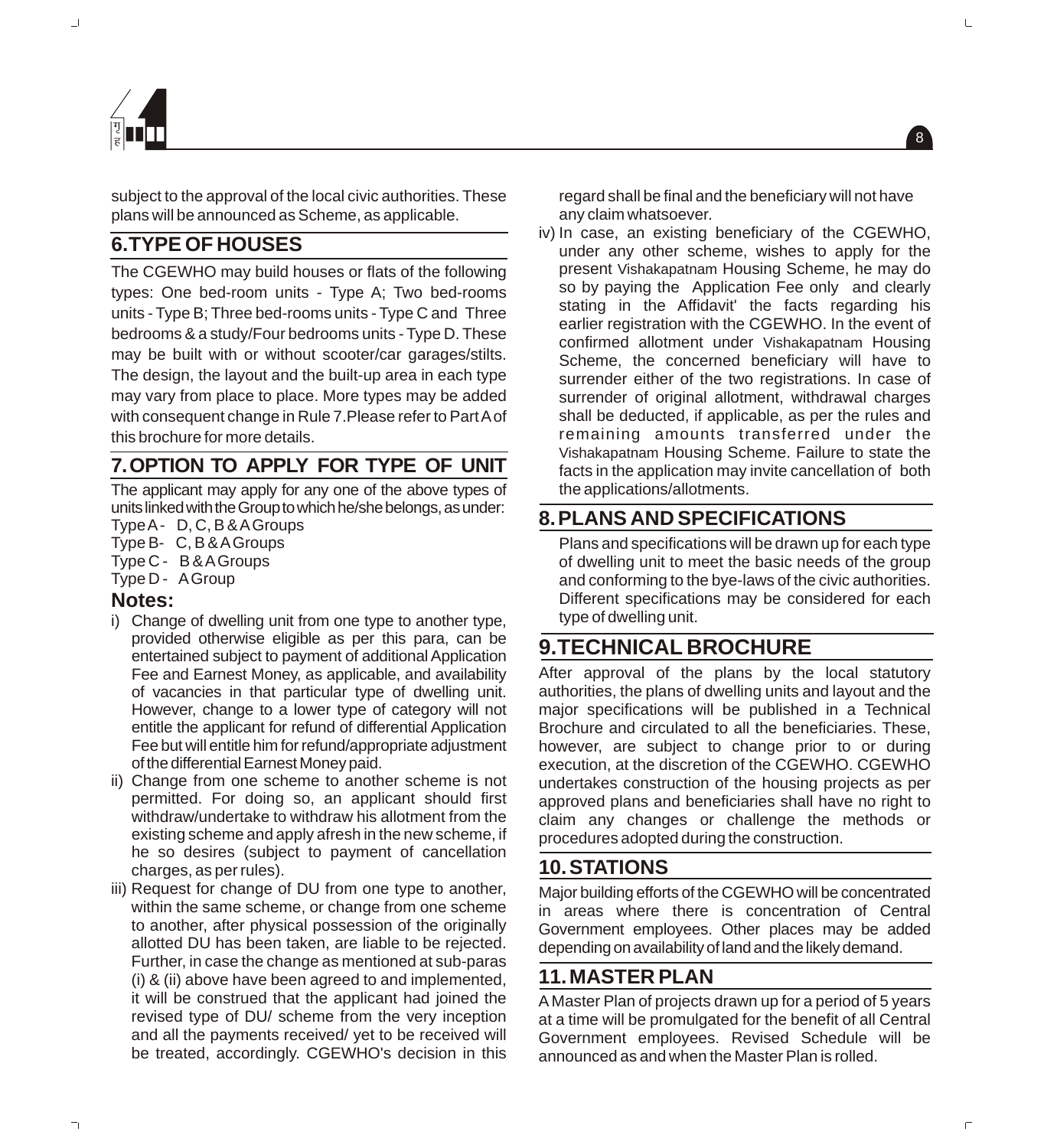

### **12.HOW TO APPLY**

- i) The CGEWHO will announce the Scheme, giving location, station, types, covered areas and approximate cost of each unit for inviting applications.
- ii) An employee who is eligible to become a beneficiary, may purchase the CGEWHO Rules/ Scheme Brochure along with Application Form from the nominated office/Head Office, on payment of Rs. 100/ in cash or through a bank draft drawn in favour of 'CEO, CGEWHO' payable at New Delhi.
- iii) On receipt of the Application Form and the 'CGEWHO Rules', the applicant should fill the Form and return the same to the CGEWHO by the specified time, alongwith :
- a) Bank draft for the non-refundable Application Fee, as under:

Rs. 500 for Type A& B Rs. 1,000 for Type C & D

- b) Bank draft for refundable Earnest Money, as under : Type A & B - Rs. 50,000 Type C & D - Rs. 1,00,000
- c) Affidavit as per the format prescribed in the this CGEWHO Rules Book.
- d) Pay slip or copy of PPO, duly attested.
- **Note:**No interest will be payable on Earnest Money deposited alongwith the application for the first three months calculated from the day following the closing date of the scheme, including extension, if any. Thereafter, beyond three months, a simple interest @ 5% per annum will be payable to unsuccessful allottees till the date of refund. On allotment, the Earnest Money paid (alongwith the application) shall be deemed to be a part of the instalment(s) and the beneficiary will be treated as if he had made part payment of the first instalment.

#### **13.REGISTRATIONOFAPPLICATIONS**

On scrutiny of the Application Forms, the applicants will be registered for a dwelling unit in the scheme.

### **14.RESERVATION FOR SC / ST APPLICANTS**

15% & 7.5% of the DUs of all the types in all the housing schemes of CGEWHO will be reserved for SC/ST applicants, with a stipulation that there will be a minimum of one DU of each type in the reserved category and fractions, if any, will be rounded off to the nearest full number. The procedure adopted in such allotments shall be as under;

(i) In case of more number of applicants belonging to SC/ST categories, after first conducting the draw for the reserved categories alone, unsuccessful applicants shall be considered in the draw for general category of applicants. Those who will succeed in the general draw will get a confirmed allotment, and the remaining applicants, if any, shall be placed on the general waiting list as well as the one created especially for the reserved category of applicants. However, in case of less number of applications than the number of DUs reserved, the balance DUs (after giving confirmed allotment to the applicants belonging to the reserved category) shall automatically stand de-reserved, and will be considered in the general draw.

9

- (ii) The applicants, desirous of being considered in the 'Reserved' category, will be required to submit an attested photocopy of the 'Caste' Certificate from the appropriate authority.
- (iii)These 'Reservation' will be applicable to 'Priority I' applicants only.

#### **15.CONFIRMATION OF BOOKING**

If the registered applicants for a given project exceed the number of dwelling units, computerised draw will be held at the Head Office separately for each type. Successful applicants will be given 'confirmation of booking' by an Allotment Letter.

#### **16.COST OF DWELLING UNITS**

The cost of dwelling units, with or without garages, for each scheme will be worked out by the CGEWHO and intimated at the time of announcing the scheme. The cost will, interalia, include interest on investment in land purchased for a scheme, common amenities, cost of reserve funds, charges towards registration of land etc. The costs will be reviewed at different stages of construction and will be subject to escalation, on account of market prices, labour wages, Cooperative Society/ Apartments Owners' Association's charges, essential alterations, additions etc. All revisions of cost will be charged to the beneficiaries and they will be liable to pay the same.

Computerised draw of lost is conducted towards end of the project for allotment of specific floors/ flats. Options for floors preferences are called only when lift facility is not available. Differential costing between different floors is resorted to wherever lift facility is not provided.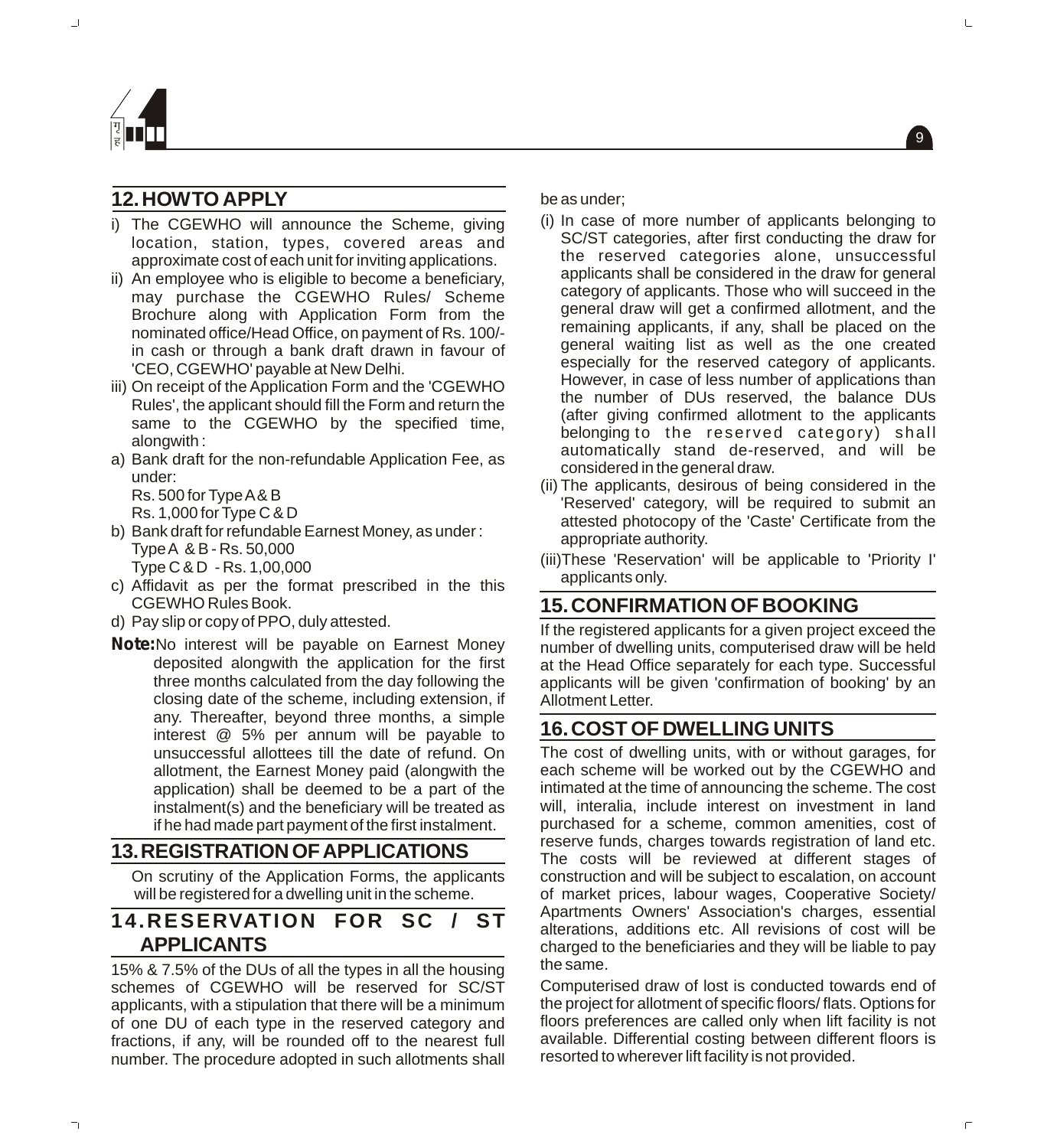



Note: CGEWHO works on "No Profit-No Loss" basis and of project is worked out after taking into account the know liabilities at the time of issuing the final-call up letter. The same is distributed amongst the beneficiaries. Demands for taxes such as Property/House/Non-Agriculture or any other tax, received after computation of the cost, shall be borne by and be the responsibility of the beneficiary to whom the said flat has been allotted even though the demand may be for the period prior to the dateof purchase or occupation by the beneficiary. Similarly, electricity meter rent/charges, socity charges and other such expenses, if any, if paid by CGEWHO prior to/after the date of allotment, shall be borne by the respective allottee of the Dwelling Unit, even though the allotment in some cases may have been made after the project completion or after computation of the cos, as stated above.

## **17.PAYMENT SCHEDULES**

Beneficiaries will be required to pay instalments on the self-financing basis. The payments will be on call. Please also see para 7 of Part 'A' of this Brochure.

### **18.LATE PAYMENTS**

Employees who join a Scheme Late, or are promoted from the waiting list, after the initial enrolment or are late in paying their instalments, will be charged interest from the respective dates of instalments towards equalisation charges. The rate of interest on these payments will be 15% per annum. This rate of interest is subject to change. The CGEWHO reserves its right to terminate the registration and cancel the allotment without giving any further notice, in case of default in making the scheduled payment beyond 120 days from the last date of payment.

### **19.CHANGESINPAYMENTSCHEDULES**

The CGEWHO will make every effort to indicate the prices of the dwelling units as accurately as possible but the costs may vary. Adjustments in payments and schedules may become necessary, commensurate with the progress of construction. Beneficiaries will be intimated of the changes as they occur.

### **20.MODE OF PAYMENT**

All payments will be made by Bank Drafts only on any Nationalised Bank in New Delhi, drawn in favour of the CGEWHO A/c 18816 Canara Bank duly endorsed 'Payee A/c only'. **Payments in cash or cheque will not be accepted.** 

### **21.PAYMENT OF INTEREST**

i) No interest will be payable by the CGEWHO to the beneficiaries on any instalment paid after the confirmation of booking. Beneficiaries, to whom confirmed allotment has been made, shall also not be entitled to any interest on instalments paid, in the event of cancellation/ withdrawal.

10

ii) No interest will be payable by the CGEWHO on the Application Fee, which is non-refundable.

### **22.REBATE**

If a beneficiary pays the total cost of dwelling unit within 45 days of the confirmation of booking, a rebate of 2.5% will be given. However, this or any other rebate is not applicable for making any advance payment of the tentative cost of the dwelling unit. Further, this rebate is available to the applicants receiving allotment, on announcement of the scheme. Applicants joining the scheme, during its operation, subject to availability and offering to make early payments will not be entitled to this rebate.

### **23.LOAN ARRANGEMENTS**

- i) Beneficiaries, who are still in Central Government employment, may be entitled to House Building Advance as admissible to Central Government employees in accordance with the rules of the Government of India.
- ii) The CGEWHO will liaise with Nationalised Banks, Housing Development Financial Corporation and other financial institutions and endeavour to secure financial assistance by way of loans. Subject to agreement of the institutions, loans on second mortgage may be possible. However, the receipt of loan cannot be guaranteed. The quantum of these loans will, interalia, depend on the repaying capacity of the beneficiary.

## **24.ALLOTMENT OF SPECIFIC UNIT**

The allotment of block, floor, specific dwelling unit will be made by a computerised draw of lots at the Head Office towards the end of the project and the results be intimated to each beneficiary. Allotments of a specific flat/ floor, as a result of the draw, shall be final and no requests for change shall be entertained.

#### **RESERVATIONS**

i) Reservation will be made upto 3% of ground floor flats in each scheme for handicapped personnel in the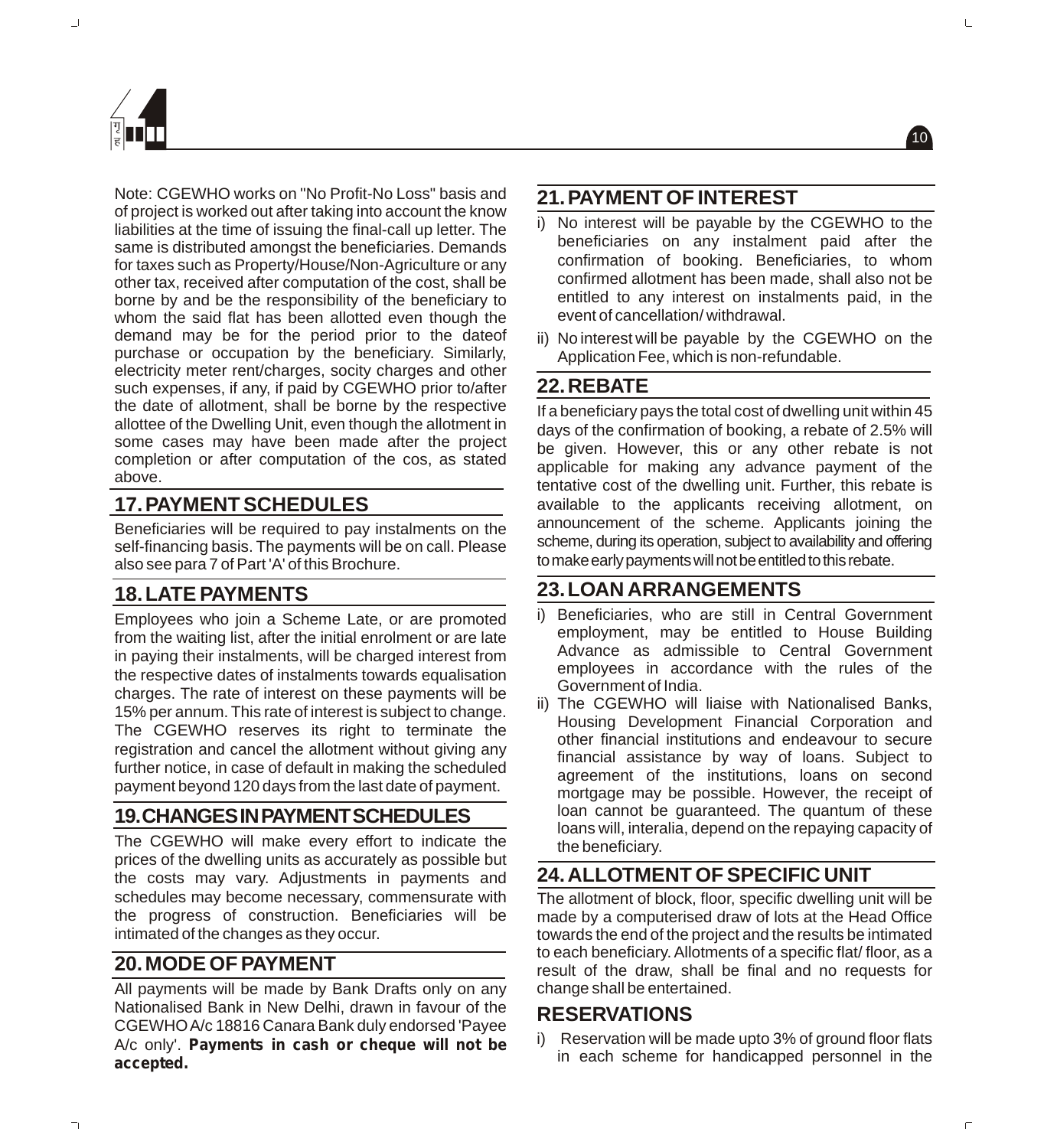

CGEWHO's Housing Schemes.

- ii) Personnel with the following disabilities will be eligible for such reservations:
	- a) Orthopaedicallyhandicapped-severe(75%&above)
	- b) Visually handicapped severe (75% and above)
	- c) Mental illness severe (75% and above)
- iii) Availability of the above facility is restricted only to the allottee, his/her spouse and children only.
- iv) Percentage of disability would be certified by the Head of Deptt. of a Government Hospital.

### **25.WITHDRAWAL FROM A SCHEME**

If a beneficiary wishes to withdraw from a scheme, he should submit a written request to the CGEWHO, alongwith the following documents.

- a) Letter of allotment in original (if issued)
- b) Original receipt(s) issued by this office against the payment(s) made by the beneficiary
- c) Pre-receipt as per proforma placed at Annexure II**.**

Allottees withdrawing from a scheme will not be refunded their Application Fee, nor will they be entitled to any interest payment, No interest is paid to conirmed allottees. Allottees withdrawing after date of commencement of construction, will be required to pay withdrawal charges @ 15% of the first instalment. Allottees withdrawing after allotment of specific floor/flats will be required to pay withdrawl charges @ 20% of the first instalment. Such refunds will be made within 45 days of the receipt of request for withdrawal alongwith the all the requisite documents.

### **26. CANCELLATION CHARGES**

In addition to the Application Fee, 15% /20% of the first instalment will be levied as cancellation charges in case cancellation or withdrawal is sought after the commencement of construction/allotment of specific unit. These charges will also be levied on beneficiaries whose booking has been cancelled by the CGEWHO for want of timely payment or any other reason whatsoever.

### **27.POSSESSION**

The beneficiary will be given a notice of two months to take the allotted unit, provided he/she has completed all formalities, paid all the dues, executed all the Deeds and obtained a Clearance Certificate from the CGEWHO.

### **28.DELAY IN TAKING OVER**

The allotment of an individual, who fails to take possession of the dwelling unit for three months after expiry of the notice period (inspite of making payment of following overhead charges per month or part thereof), shall be liable to be cancelled by the CEO, CGEWHO. Under special circumstances, such an allottee may approach the Chief Executive Officer, CGEWHO for an extension of this period which may be granted by the CEO as a special case for another maximum period of three months only.

Rs. 500 p.m. for Type

- Rs. 1500 p.m. for Type
- Rs. 2000 p.m. for Type
- Rs. 3000 p.m. for Type D

In the event of a beneficiary failing to take physical possession of the flat within 12 months of issue of the final call up letter, inspite of having paid the maintenance charges as above, the possession shall be given from the CGEWHO's Head Office only, and not from the site office, on 'as is-where is' basis. Further, in such a case any request for repairs, defect rectification etc will not be entertained. The beneficiary, who takes possession late will, however, be obliged to pay to the concerned Apartment Owners' Association/ Society, the monthly up-keep & maintenance charges, as levied by it w.e.f. the date made applicable.

### **29.HANDING OVER**

The dwelling units will be offered on 'as-is-where-is' basis after the Contractor and Architect have certified their completion. However, defects and deficiencies observed by the beneficiaries at the time of handing over/taking over, may be recorded in the documents. These will be examined and rectified, wherever applicable, in the defect liability period.

### **30. MUTUAL EXCHANGE OF DWELLING UNITS**

Mutual exchange of type of DUs, during the currency of the scheme, or specific floor/ flat, after the draw has been conducted, may be permitted within the same scheme, or schemes managed by the same AOA/ Society subject to the two beneficiaries giving an undertaking to effect all the future payments, as called, and not to seek withdrawal from the scheme. However, in extreme situations, the Chief Executive Officer, may agree to accept withdrawal from the scheme, subject to payment of double the normal 'withdrawal charges' i.e. 30% / 40% of the 1st instalment (para 25 of the CGEWHO Rule refers).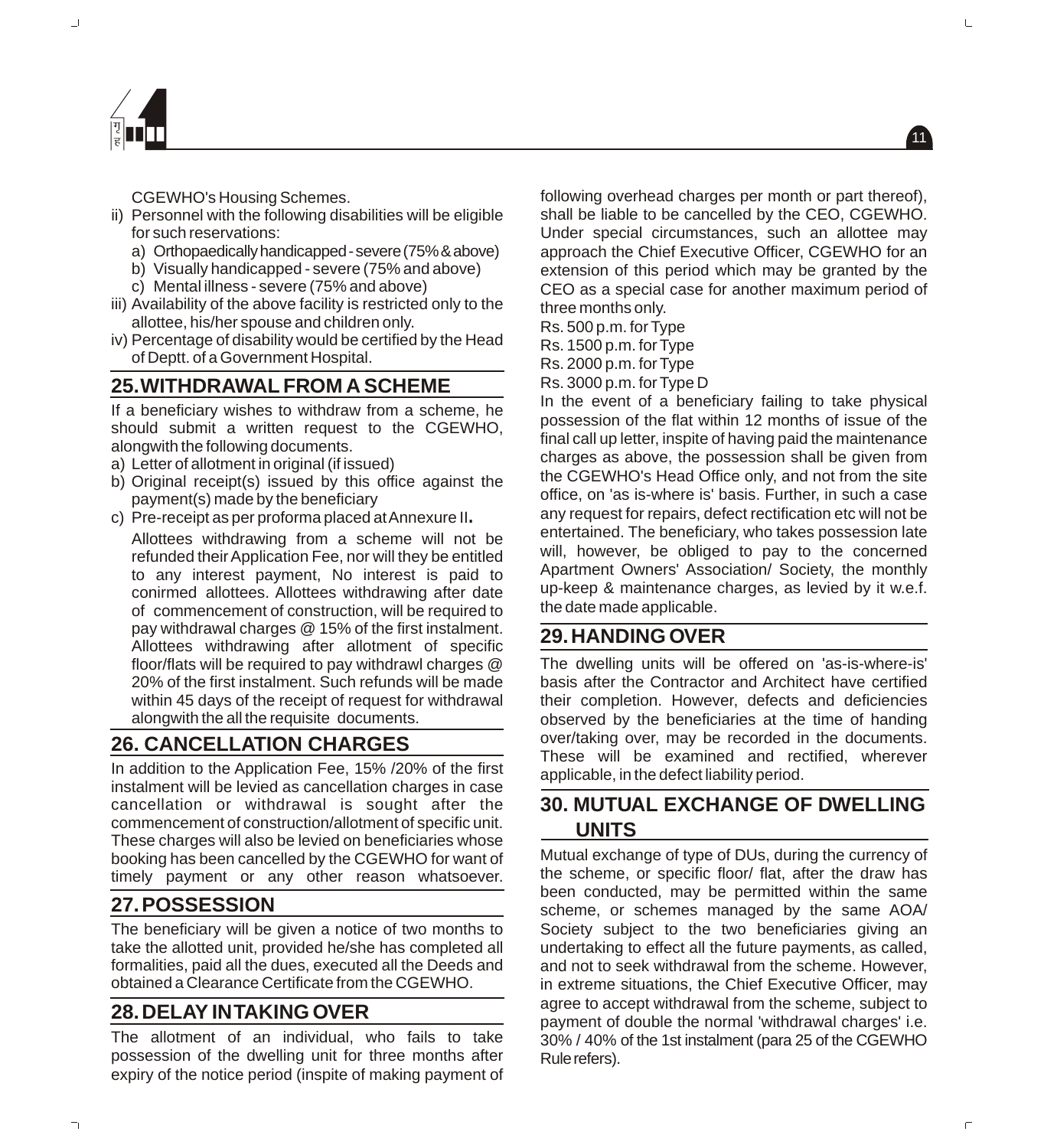

### **31. COOPERATIVE SOCIETY/ APARTMENT OWNERSHIP ASSOCIATION**

Beneficiaries of each Scheme would form a Cooperative Society/Apartment Owners' Association under local laws governing such bodies. Every beneficiary will pay the Membership Fee for the Society/Association. In addition, a sum equal to 1.5% of the final cost of the dwelling unit will be charged from each beneficiary and credited to the account of his Society/Association, for its running expenses. The Society/Association, will administer the colony, look after its maintenance, attend to common property and provide guidelines for civic standards. The Society/Association will be governed by its byelaws.

#### **"PROCEDURE & OBLIGATIONS**

- (a)Coinciding with or after issue of the final call up notice, the CGEWHO will hold a General Body meeting of all the beneficiaries to elect the office-bearers of the proposedApartmentOwners'Association.
- (b)Such elected adhoc Committee, of the proposed Apartment Owners' Association, will aim at formally constituting the Association, including framing of its bylaws under the local laws governing such bodies, and register the same with the appropriate competent authorities.
- (c)On completing the formalities regarding registration of the Association, the ad-hoc Committee would be required to convene a General Body meeting of all the beneficiaries to elect and constitute a regular Executive Committee.
- (d)The duly elected adhoc Committee will take over all the common areas/services/facilities of the project within 6 months of its constitution - a period during which CGEWHO will maintain the residential complex and debit the actual maintenance expenses so incurred to theApartmentOwners'Association account.
- (e)In case the adhoc/regular Committee fails to take over the common services/facilities/areas within a further period of 4 months, the CGEWHO shall be at liberty to wind up its operations at site, including demobilising its man power, leaving the complex in 'as is-where-is' condition, at the discretion of the Chief Executive Officer, CGEWHO. However, during these 4 months period, though the CGEWHO shall maintain the complex at the cost of Apartment Owners' Association, it will charge an additional amount of Rs. 150/- per beneficiary per month for the services so provided which will be over and above the actual cost of

maintenance and debit the same to the Apartment Owners' Association account, before handing over the balance of amount to it.

12

(f) While some amounts will be transferred to the ad-hoc Committee by the CGEWHO, for meeting day**-**to**-**day expenses, bulk of the AOA charges collected will be transferred to the regular Executive Committee only, on a formal request by the President/Secretary, but after taking over all the common areas / services / facilities of the project. **However, no interest would be paid by the CGEWHO to the AOA, on the amounts collected from thebeneficiariestowardsAOAcharges.** 

#### **32.ADDITIONS & ALTERATIONS**

An undertaking covering the following aspects will be given by all the beneficiaries:

- i) Abide by the laws, bye-laws, rules and regulations of the Central or State Governments, the Civic bodies, the CGEWHO and the Cooperative Society/Apartment Owners' Association.
- ii) Shall not sub-divide, extend, amalgamate, or carry out structural design or layout changes to the dwelling unit and garages without the prior permission in writing of the Civic Authority.
- iii) The dwelling units and garages would be used for the sole purpose of living and car/scooter parking. Any commercial/institutional exploitation of these would be deemed to be a violation of terms and conditions.
- iv) Facilities like stair-cases, passages, terraces, parks, lifts etc and common spaces and services, will be utilised by the beneficiary, alongwith other beneficiaries of the Scheme and no one will have exclusive right to their usage, nor make any alterations thereto.

#### **33.OWNERSHIP**

At the time of execution of Transfer Deed in favour of a beneficiary, he/she will have the option to register the dwelling unit in his/her own name, or jointly register it with one or two relations out of the undermentioned:

- a) Wife/Husband
- b) Son/sons, daughter/ daughters, including legally adopted children
- c) Parents In respect of unmarried allottees
- d) Brother/Sister & widowers without children.

### **34.SUCCESSION**

In the event of the death of the beneficiary before the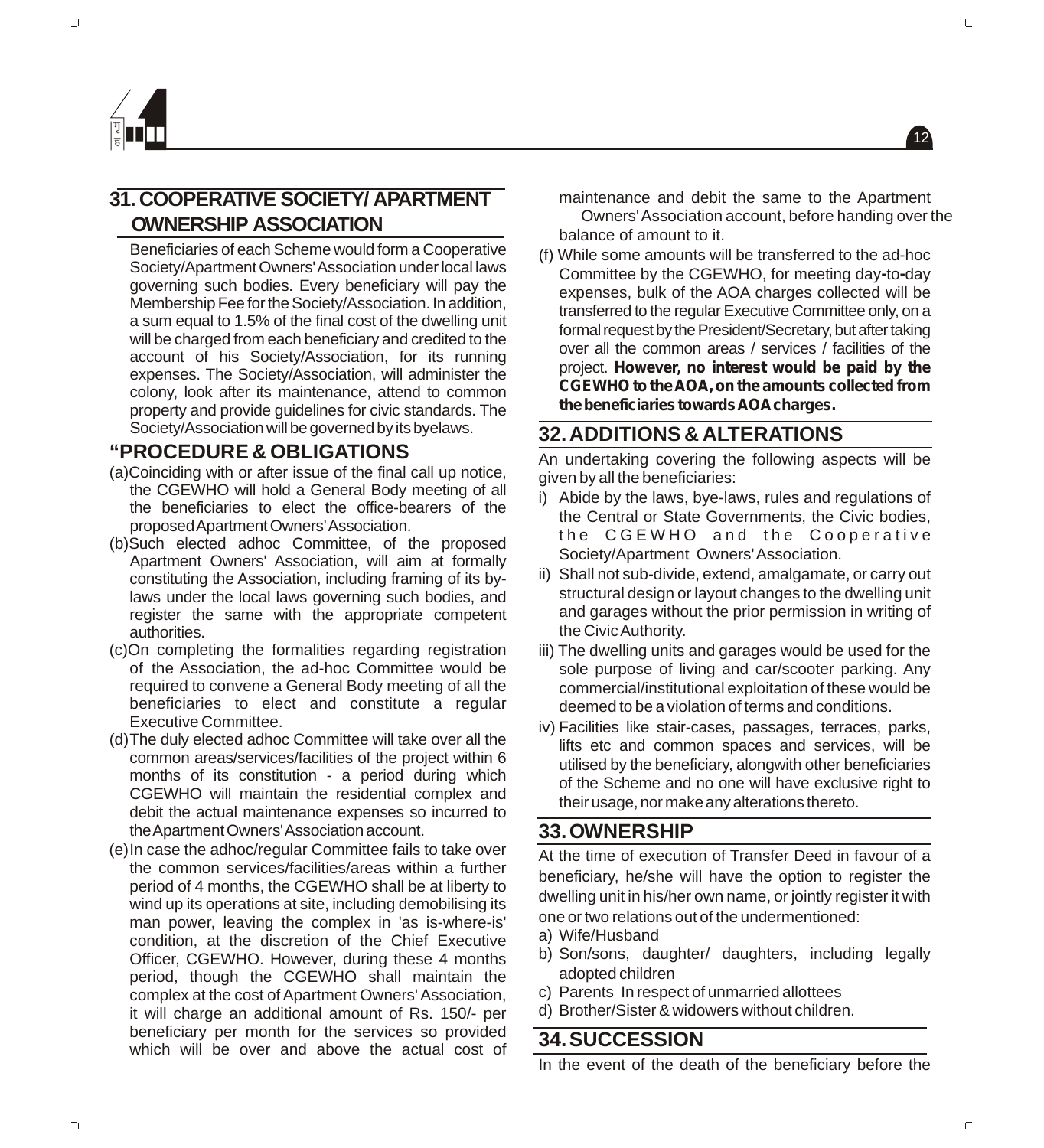





13



dwelling unit is taken over, his/her spouse or dependent children, whoever has been shown as the nominee in the Application, will be eligible to continue in the scheme and to avail of the benefits under the scheme. In case of unmarried members, these privileges will be extended to the dependent parents only.

#### **35.TRANSFER**

The beneficiaries will not be permitted to dispose off the dwelling unit by way of Sale/Transfer/Assignment/Long Lease/ by execution of Power of Attorney, under any circumstances, before transfer of the legal title of the dwelling unit by the CGEWHO in favour of the beneficiary. Any such transfer shall result in cancellation of allotment of the dwelling unit, in which case the allottee will pay penalty, as prescribed under the heading 'Cancellation Charges.' After transfer of the legal title of the dwellng unit in favour of the beneficiary, he/she may dispose off his/her dwelling unit, with prior permission of the concerned 'Kendriya Vihar Apartment Owners Association/ Society'. as per its byelaws.

### **36. LIABILITY OF THE CGEWHO**

- i) In extreme situations beyond the control of CGEWHO, CGEWHO may be obliged to abandon a scheme. In such a case, its liability would be to refund the deposits in full, with interest in accordance with the Rules, less handling charges of 1% and Application Fee.
- ii) The CGEWHO is only providing a service. It can in no way be held responsible for any claims of damages which may arise due to any reason whatsoever, including any commission or ommission, by the CGEWHO or its employees.

#### **37. AMENDMENTS TO THE RULES OF THE ORGANISATION**

The General Body is empowered to amend, alter or delete any of the Rules, as well as the Memorandum of Association.

#### **38.ACCEPTANCE OF APPLICATION**

The Chief Executive Officer, CGEWHO has the right of final acceptance of an application, its registration, booking and allotment of the dwelling unit and garages.

#### **39.ARBITRATION**

i) All matters of disputes relating to CGEWHO Rules,

which are likely to affect the rights of the beneficiaries, vis-a-vis, the CGEWHO, may be referred to the President of the Governing Council. The President may appoint Arbitrator to adjudicate in the matter, whose decision shall be final and binding on the beneficiary and the CGEWHO. Request for arbitration of a dispute will be entertained only if it is made within two months of the cause of the action and prior to taking possession of the house. Possession will not be given till the arbitration proceedings are complete.

- ii) Appointment of an Arbitrator will not be objected to on the ground that he/she is a person subordinate to the President, is a member of the Governing Council or the Executive Committee, is associated with the functioning of theCGEWHO,orisabeneficiaryofascheme.
- iii) President of the Governing Council shall have the privilege and authority to appoint a new successor to the Arbitrator after his demitting the office of Arbitrator on account of the transfer, resignation, retirement, death or any such eventuality, whereby the adjudicating Arbitrator is incapacitated to adjudicate the dispute between the parties.
- iv) All suits and legal proceedings of any kind against CGEWHO shall be instituted only in the appropriate courts in Delhi, notwithstanding the location of the property, which may be subject matter of the dispute. Al the arbitration proceedings/hearings shall be held in Delhi only.

## **40. MISREPRESENTATION OR SUPPRESSION OF FACTS**

If it is found, at any time that an applicant has given false information or suppressed certain material facts, or has transferred the rights of the dwelling unit in any manner whatsoever, his/ her application will be rejected, and the registration/booking of dwelling unit will be cancelled without making any reference to the applicant. He/ she will also be debarred from participating in future schemes. In such cases, allottees will pay penalty as prescribed under the heading "Cancellation Charges".

\* \* \* \* \*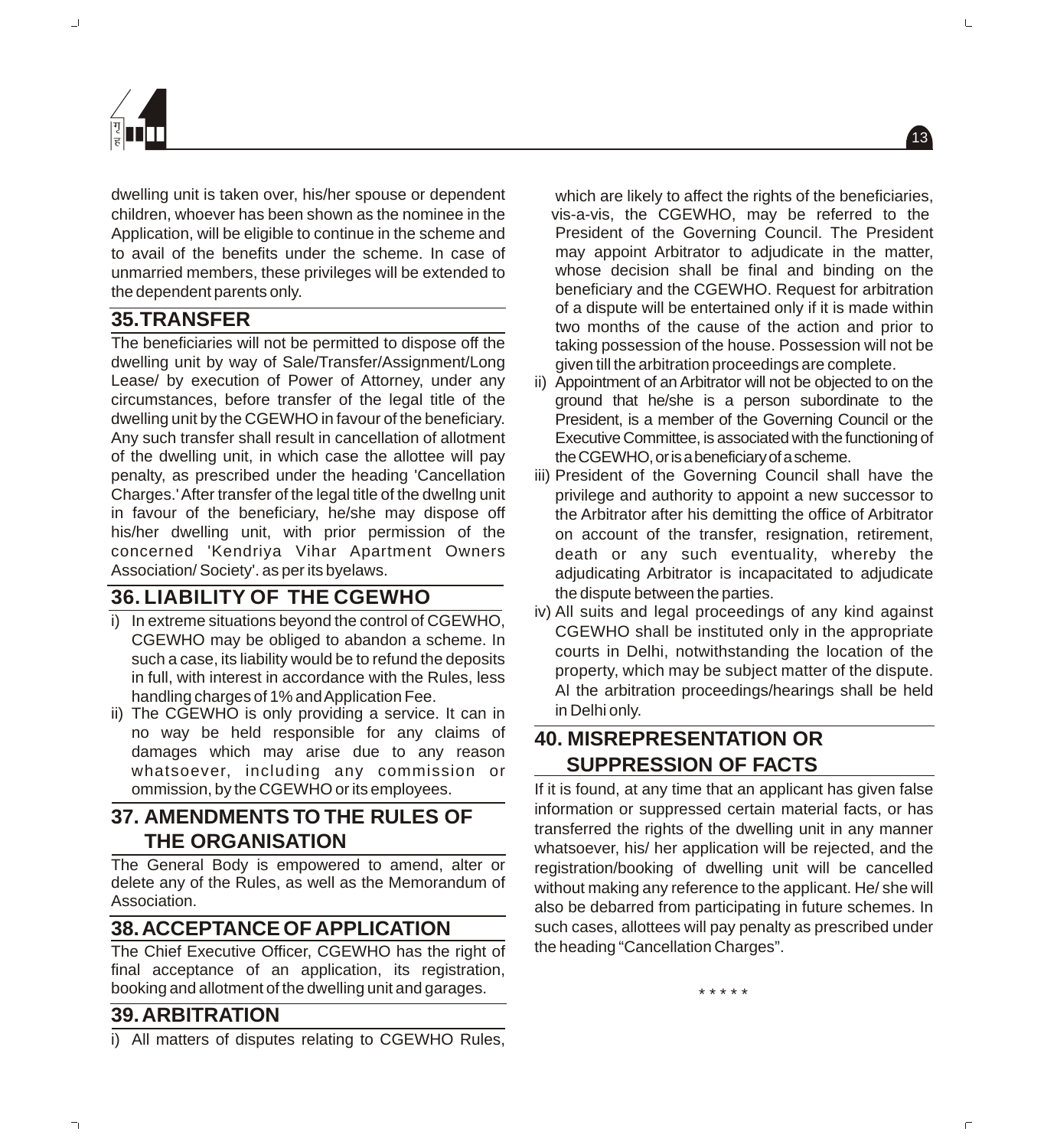



 $\sqsubseteq$ 

## **PROFORMA FOR PAYMENT DEPOSIT (Photocopy may be used)**

| From:              |  |
|--------------------|--|
| Name of the Scheme |  |
| Registration No.   |  |
| <b>Address</b>     |  |
|                    |  |

To

The C.E.O **C.G.E.W.H.O.** 6th floor, "A" Wing, Janpath Bhawan, Janpath, New Delhi-110001

> Sub: Deposit of Instalment Against Registration No. \_\_\_\_\_\_\_\_\_\_\_\_\_\_\_\_\_\_\_\_\_\_\_

| Sir,              |                                                                                         |      |        |                      |  |
|-------------------|-----------------------------------------------------------------------------------------|------|--------|----------------------|--|
|                   | Enclosed herewith please find following Demand Draft/Banker's Cheque                    |      |        |                      |  |
|                   |                                                                                         |      |        |                      |  |
|                   | H.B.A./Housing Loan from HDFC, GICHFL, LICHFL, Bank/Other financial institutions (name) |      |        |                      |  |
|                   |                                                                                         |      |        | /Personal Resources. |  |
| SI. No.           | D.D./Banker's Cheque No.                                                                | Date | Amount | Drawn on (Bank Name) |  |
|                   |                                                                                         |      |        |                      |  |
|                   |                                                                                         |      |        |                      |  |
|                   |                                                                                         |      |        |                      |  |
| Total Rs.         |                                                                                         |      |        |                      |  |
| Thanking you,     |                                                                                         |      |        |                      |  |
| Yours faithfully, |                                                                                         |      |        |                      |  |
| (Signature)       |                                                                                         |      |        |                      |  |
| Date              |                                                                                         |      |        |                      |  |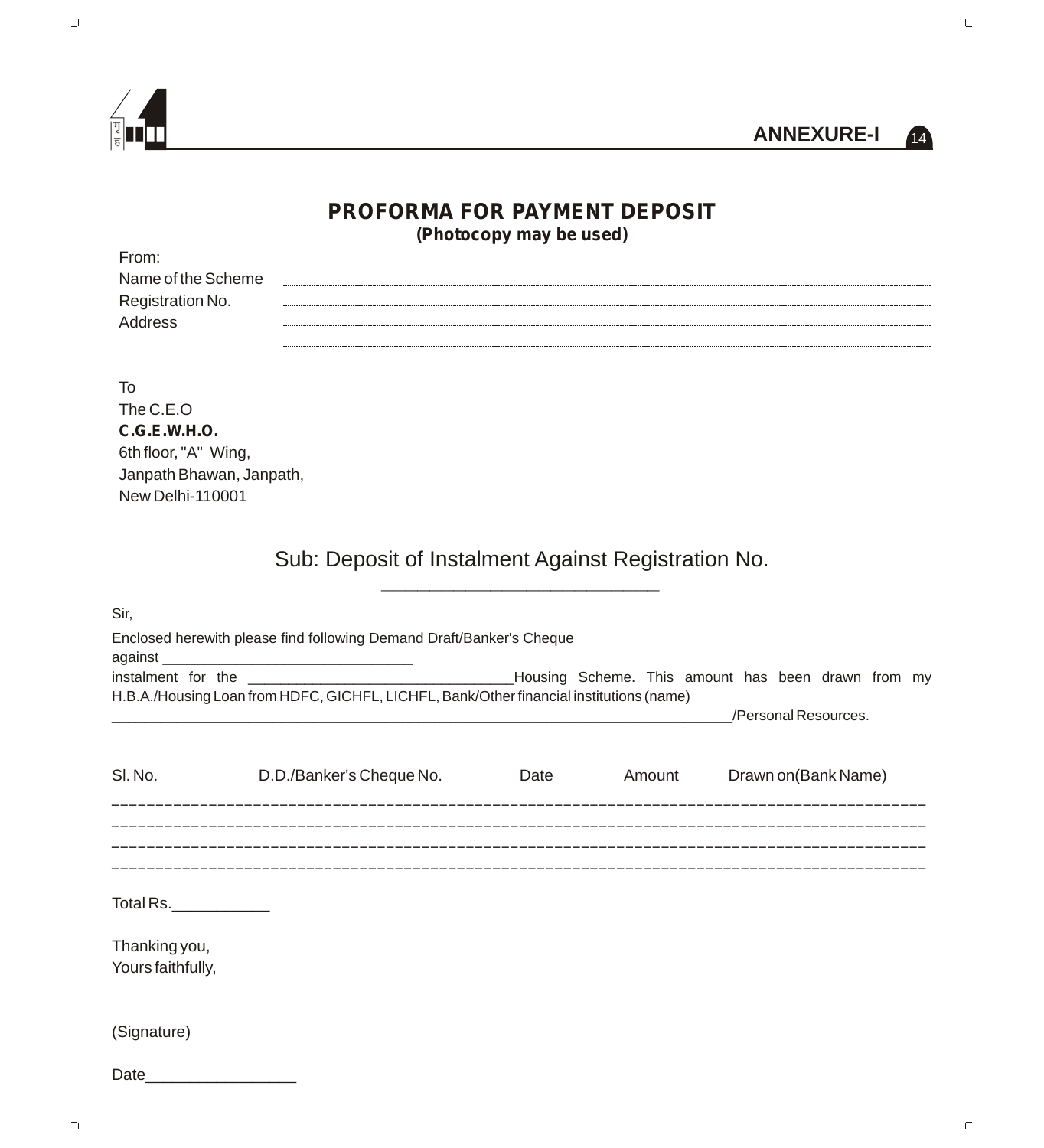



 $\sqsubseteq$ 

## **PRE-RECEIPT**

| Received a sum of Rs.                                                                                           | _(Rupees)____________ |                                                                                                                                                                                                                                |                 |
|-----------------------------------------------------------------------------------------------------------------|-----------------------|--------------------------------------------------------------------------------------------------------------------------------------------------------------------------------------------------------------------------------|-----------------|
| vide D.D./Pay Order No.                                                                                         | dated                 | drawn on Canara Bank from Central Goverment                                                                                                                                                                                    |                 |
| Employees Welfare Housing Organisation towards full and final payment of amount due to me on cancellation of my |                       |                                                                                                                                                                                                                                |                 |
|                                                                                                                 |                       |                                                                                                                                                                                                                                |                 |
| 2. I further certify that I have not availed any loan or                                                        |                       |                                                                                                                                                                                                                                |                 |
| a) I have been sactioned HBA of Rs.                                                                             |                       |                                                                                                                                                                                                                                | of which I have |
|                                                                                                                 |                       |                                                                                                                                                                                                                                |                 |
|                                                                                                                 |                       | by the contract of the contract of the contract of the contract of the contract of the contract of the contract of the contract of the contract of the contract of the contract of the contract of the contract of the contrac | out             |
| of which I have availed Rs. ____________________                                                                |                       |                                                                                                                                                                                                                                |                 |

Sign over Re. 1/- Revenue Stamp

| Regn. No.: |  |
|------------|--|
| Name:      |  |
| Address:   |  |

\_\_\_\_\_\_\_\_\_\_\_\_\_\_\_\_\_\_\_\_\_\_\_\_\_\_\_\_\_\_\_\_\_\_\_\_\_\_\_\_\_\_\_\_\_\_\_\_\_\_\_

**Note :** Please give full details of all the loans availed by you.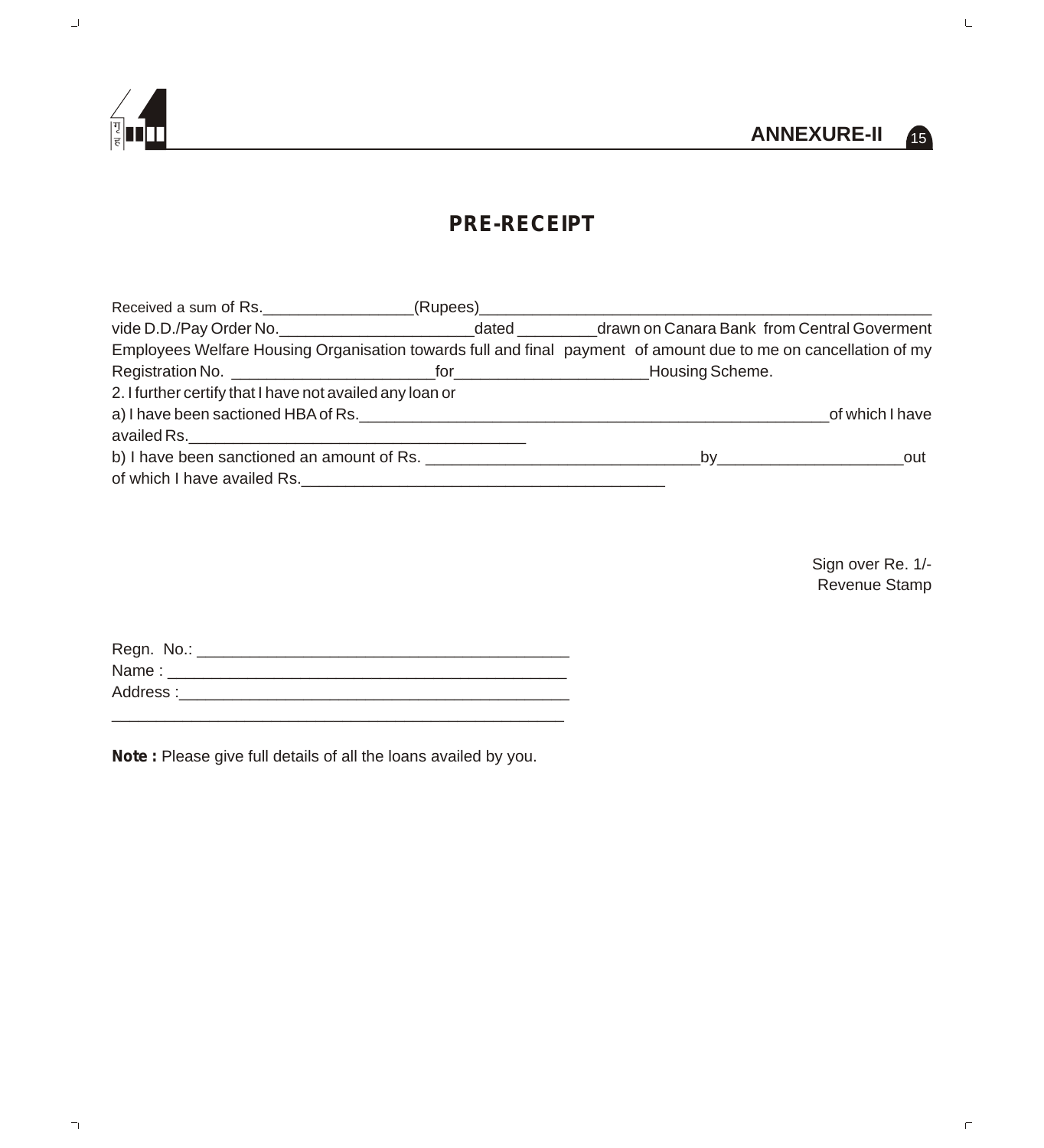

# **FORMAT OF AFFIDAVIT TO BE ENCLOSED (IN ORIGINAL) WITH APPLICATION FORM**

*(On Rs. 10/- Non-judicial Stamp Paper Duly Attested By A Notary Public/ Oath Commissioner/ 1st Class Megistrate)*

> **AFFIDAVIT** *(All Entries in Capital Letters)*

(Name in Full).

Son/Daughter/wife of (Name in Full)

at present serving in retired from (Name of Office, Occupation & Address in full)

do hereby solemnly affirm that I have read and understood the rules of the Central Government Employees Welfare Housing Organisation (Short Title 'CGEWHO Rules'), received with Application Form, and I further affirm that:

- i) I am eligible to apply for the dwelling unit under the said rules.
- ii) Neither I nor my spouse own a dwelling unit or residential plot in Vishakhapatnam
- iii) This is my first application and I have applied for only one type of Dwelling Unit under this Scheme.
- v) I/my spouse have not applied in any other Housing Scheme of CGEWHO.
	- or

I/my spouse have applied in CGEWHO's Housing Scheme at ...........................................................................

vide Registration No...........................................................and have withdrawn/undertake to withdraw from the same. (Strike inapplicable clause)

vi)All particulars given in the Application Form are correct and I have not willingly suppressed any material information. I understand that I would be disqualified from allotment of Dwelling Unit if, at any time, any of the said particulars are found to be incorrect.

#### **VERIFICATION**

#### **DEPONENT**

 $16$ 

I.....................................................do hereby verify that the contents of Clause (i) to (v) of this Affidavit are true to my personal knowledge and belief. nothing is false or concealed.

Verified this on ............................................day of ...................................200...........................at

**DEPONENT**

П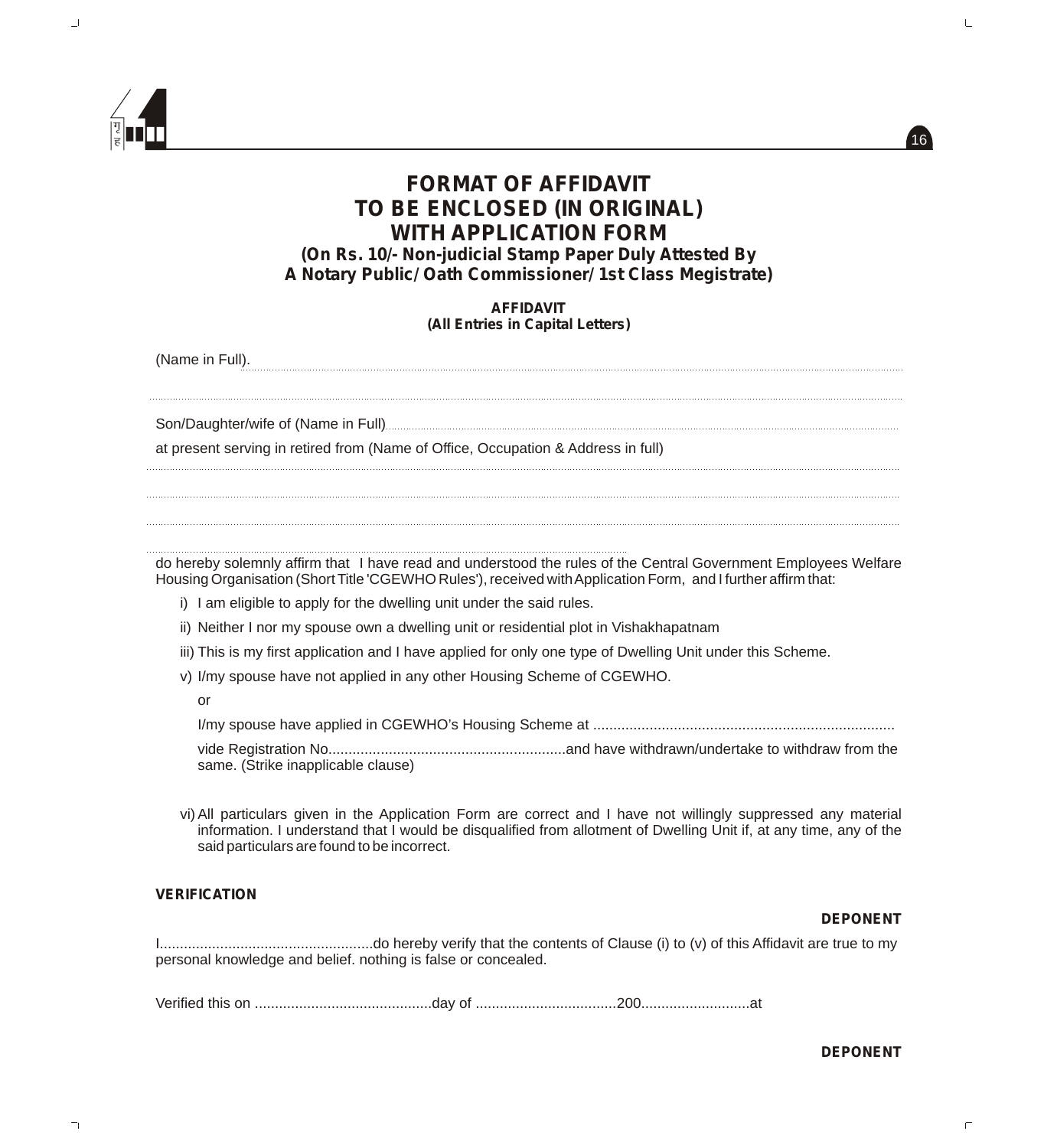

# **INSTRUCTION FOR FILLING APPLICATION FORM**

17

 $\sqsubseteq$ 

 $\Box$ 

- 1. Read the CGEWHO Rules carefully before filling this form.
- 2. Use capital letters only. One letter in each box.
- 3. Leave one space between words and no space between numbers. A**pplicant's name should not be written in the address again.**
	- a. E49, Greater Kailash b. 5 Dec., 1941  $E |4 |9 | |G |R |E |A |T |E |R | |K |A |I |L |A |S |H$  $0 \mid 5 \mid 1 \mid 2 \mid 1 \mid 9 \mid 4 \mid 1$ 1
- 4. Do not use full stop. comma, square feet, Roman numbers, rupees etc.
- 5. Do not leave any link blank say NA if not applicable e.g. Retired personnel need only write NA in Para 6, as under

6. Use standard abbreviations only.

#### **IMPORTANT**

7. Application Form has to be forwarded through the Head of Dept. or Head of Admin. in which the application is presently working. Certifying Authority must be competent to forward the application and must put seal and signatures in Column No.20 of the Application Form and should be holding a post now below the rank of Under Secretary.

F.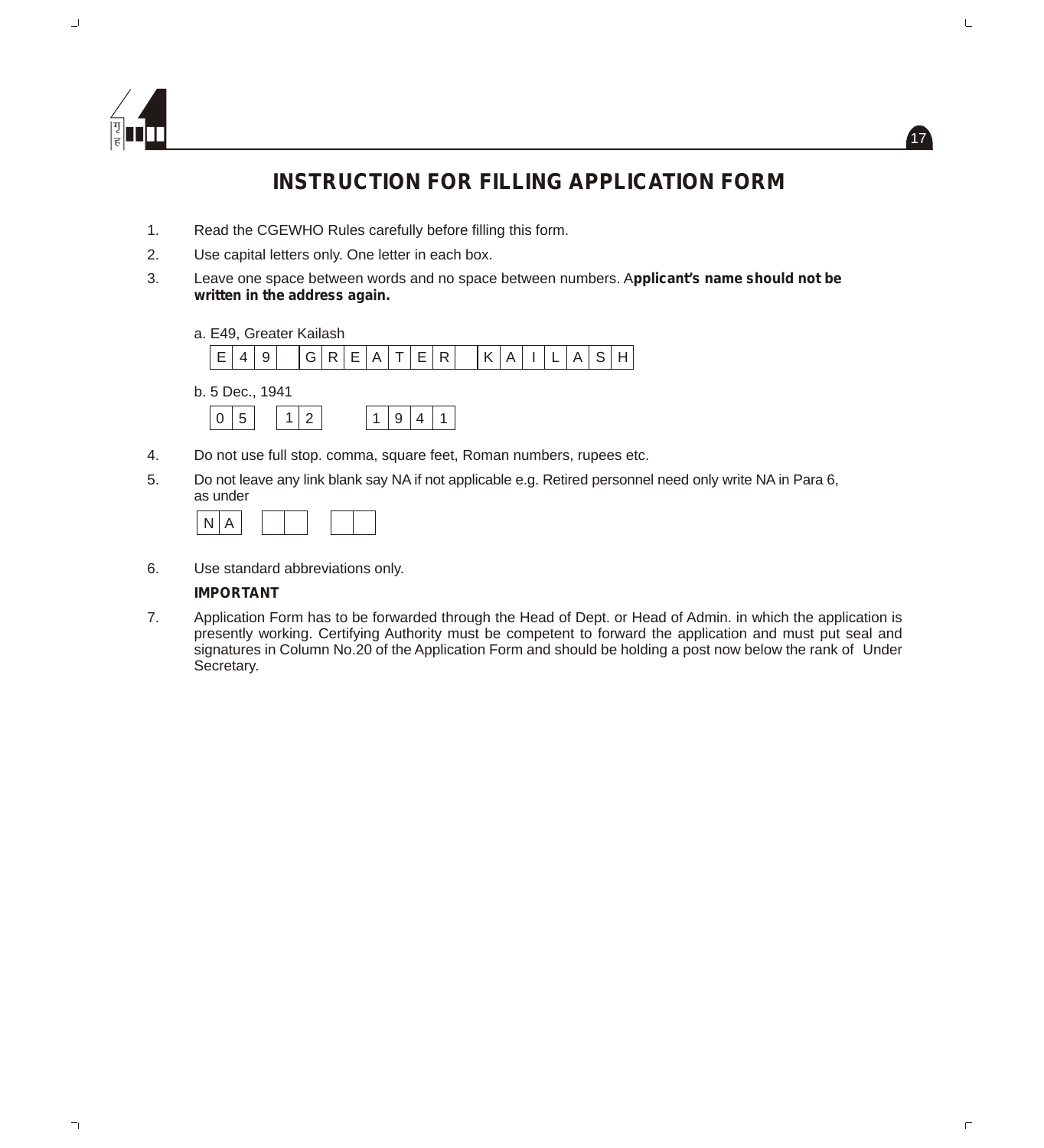

# **APPLICATION FORM FOR VISHAKHAPATNAM HOUSING SCHEME**

| Regd. No.:                                                                                                            |  |               |               |  |
|-----------------------------------------------------------------------------------------------------------------------|--|---------------|---------------|--|
| THE CEO, CGEWHO<br>Janpath Bhwan, 'A' Wing<br>6th Floor, Janpath, New Delhi-110 001                                   |  | Photograph    | Affix<br>here |  |
| <b>Personal Particulars:</b>                                                                                          |  |               |               |  |
| Name<br>1.                                                                                                            |  |               |               |  |
| पूरा नाम                                                                                                              |  |               |               |  |
| 2. Father/Husband's Name                                                                                              |  |               |               |  |
| <b>SC</b><br><b>ST</b><br><b>OTHERS</b><br>3 Whether Belong To                                                        |  |               |               |  |
| (Tick In Applicable Box. Attach Attested Photocopy of the Caste Certificates, If applicable.)                         |  |               |               |  |
| 4. Whether belong to priority<br>$\parallel$<br>5. Name of the Office & Address (Where working or from where retired) |  |               |               |  |
|                                                                                                                       |  |               |               |  |
|                                                                                                                       |  |               |               |  |
|                                                                                                                       |  |               |               |  |
|                                                                                                                       |  |               |               |  |
| City<br><b>State</b>                                                                                                  |  |               |               |  |
| Telephone<br>Pin                                                                                                      |  |               |               |  |
| 6. Parent Department, If on Deputation____________                                                                    |  |               |               |  |
|                                                                                                                       |  |               |               |  |
| 7. Designation/Occupation                                                                                             |  |               |               |  |
| 8. Group Of Service(A/B/C/D)                                                                                          |  |               |               |  |
|                                                                                                                       |  |               |               |  |
|                                                                                                                       |  |               |               |  |
| 9 Date Of Birth                                                                                                       |  |               |               |  |
| 10. Date Of Appointment In Central Govt. Service                                                                      |  |               |               |  |
| 11. Date Of Retirement, If Retired<br>Date                                                                            |  |               |               |  |
| 12. Pension Payment Order No.                                                                                         |  |               |               |  |
| (Applicable in case of retired personnel only)                                                                        |  |               |               |  |
| 13. Address For Correspondence                                                                                        |  |               |               |  |
|                                                                                                                       |  |               |               |  |
|                                                                                                                       |  |               |               |  |
| State                                                                                                                 |  |               |               |  |
| City<br>Pin<br>Mobile/Landline                                                                                        |  |               |               |  |
| E-mail<br>14. City Of Scheme                                                                                          |  |               |               |  |
| 15. Type of Unit                                                                                                      |  | Vishakapatnam |               |  |
|                                                                                                                       |  |               |               |  |
| For Office Use Only<br><b>ACKNOWLEDGEMENT OF APPLICATION</b>                                                          |  |               |               |  |
| <b>Application No.</b><br><b>City Vishakapatnam</b>                                                                   |  |               |               |  |
|                                                                                                                       |  |               |               |  |
| <b>Amount Received (Rs.)</b><br>Regn. No.<br>Date of Receipt                                                          |  |               |               |  |

 $\bar{\Box}$